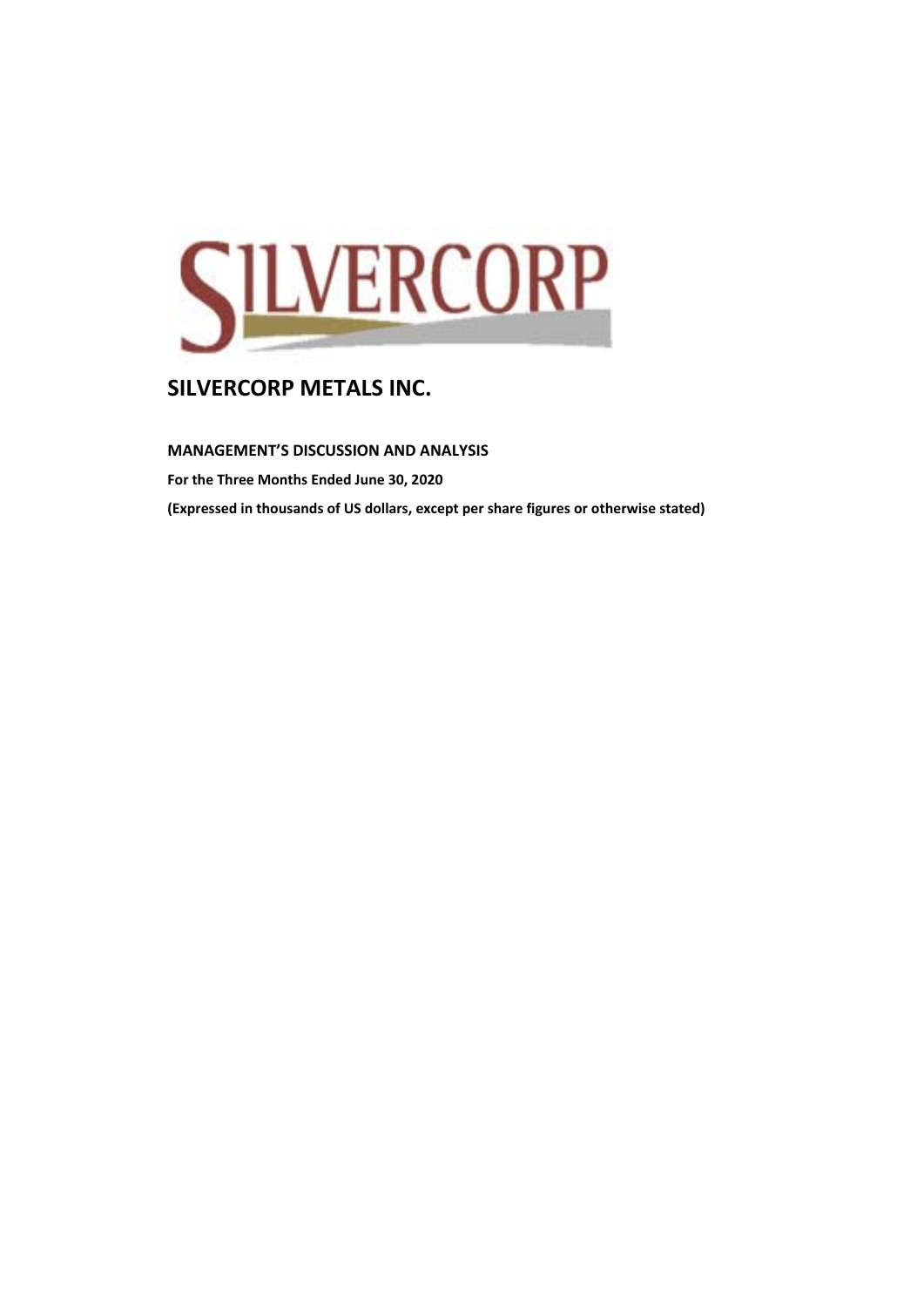## **Table of Contents**

| 1.  |  |
|-----|--|
| 2.  |  |
| З.  |  |
| 4.  |  |
| 5.  |  |
| 6.  |  |
| 7.  |  |
| 8.  |  |
| 9.  |  |
|     |  |
|     |  |
|     |  |
|     |  |
| 14. |  |
|     |  |
| 16. |  |
|     |  |
|     |  |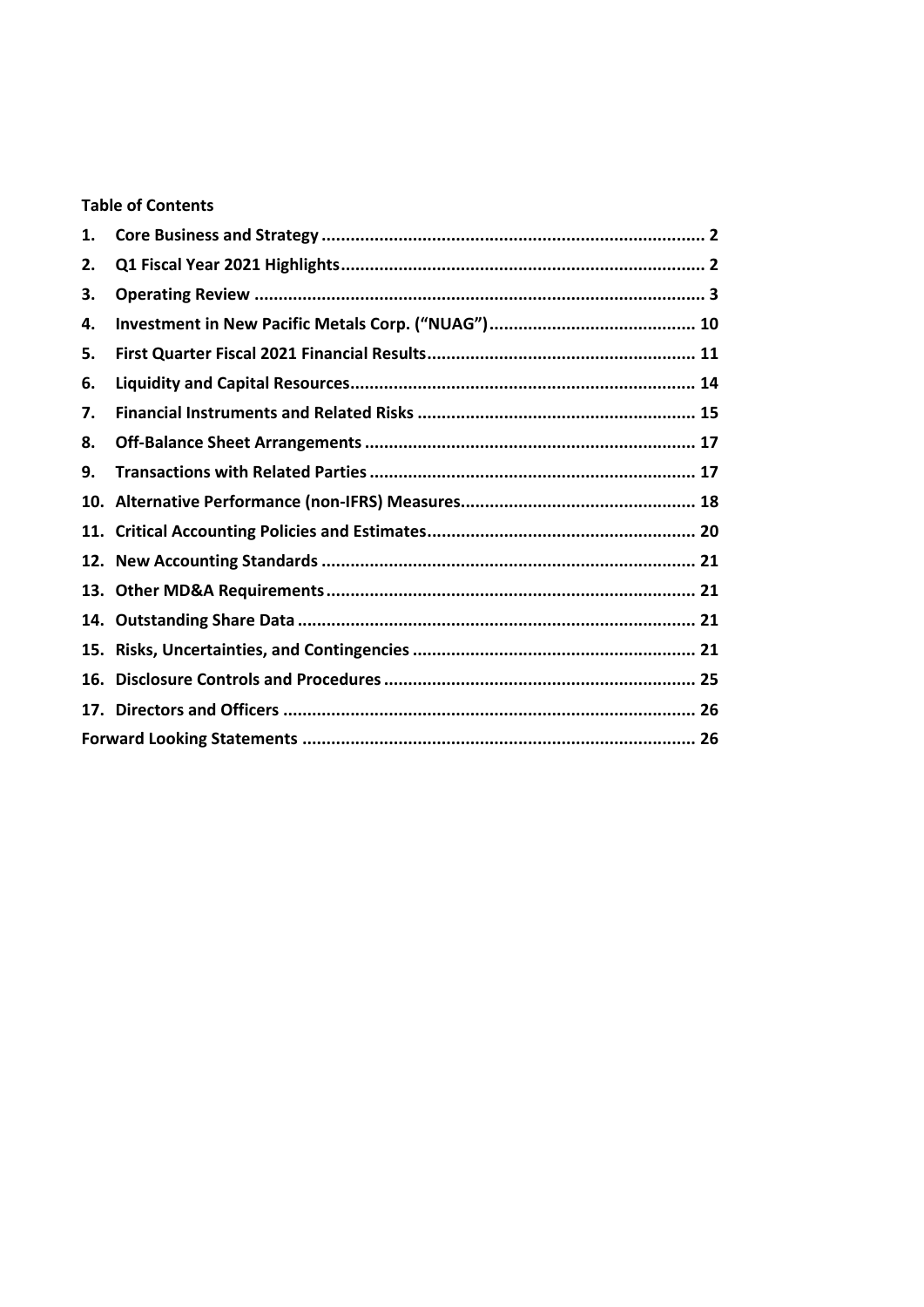### **Management's Discussion and Analysis For the Three Months Ended June 30, 2020 (Expressed in thousands of U.S. dollars, unless otherwise stated)**

*Management's Discussion and Analysis ("MD&A") is intended to help the reader understand the significant factors that have affected Silvercorp Metals Inc. and its subsidiaries' ("Silvercorp" or the "Company") performance and such factors that may affect its future performance. This MD&A should be read in conjunction with the Company's unaudited condensed consolidated financial statements for the three months ended June 30, 2020 and the related notes contained therein. In addition, the following should be read in conjunction with the audited consolidated financial statements of the Company for the year ended March 31, 2020, the related MD&A, the Annual Information Form (available on SEDAR at www.sedar.com), and the annual report on Form 40‐F. The Company reports its financial position, results of operations and cash flow in accordance with International Financial Reporting Standards ("IFRS") as issued by the International Accounting Standards Board ("IASB"). Silvercorp's significant accounting policies are set out in Note 2 of the unaudited condensed consolidated financial statements for the three months ended June 30, 2020, as well as Note 2 to the audited consolidated financial statements for the year ended March 31, 2020. This MD&A refers to various alternative performance (non‐IFRS) measures, such as total and cash cost per ounce of silver, net of by‐product credits, all‐in & all‐in sustaining cost per ounce of silver, net of by‐product credits, and production costs per tonne. Alternative performance (non‐IFRS) measures do not have standardized meanings under IFRS. Accordingly, alternative performance (non‐IFRS) measures should not be considered in isolation or as a substitute for measures of performance prepared in accordance with IFRS. To facilitate a better understanding of these measures as calculated by the Company, we have provided detailed descriptions and reconciliations, in section 10 of this MD&A.* 

This MD&A is prepared as of August 5, 2020 and expressed in thousands of U.S. dollars, except share, per share, unit cost, and production data, or unless otherwise stated. Figures may not add up precisely due to rounding.

#### **1. Core Business and Strategy**

Silvercorp is a profitable Canadian mining company currently producing silver, gold, lead, and zinc metals in concentrates from mines in China. The Company's goal is to continuously create healthy returns to shareholders through efficient management, organic growth and the acquisition of profitable projects. Silvercorp balances profitability, social and environmental relationships, employees' wellbeing, and sustainable development. Silvercorp operates several silver-leadzinc mines at the Ying Mining District in Henan Province, China and the GC silver‐lead‐zinc mine in Guangdong Province, China. The Company's common shares are traded on the Toronto Stock Exchange and NYSE American.

### **2. Q1 Fiscal Year 2021 Highlights**

- Mined 254,555 tonnes of ore, down 1% compared to the prior year quarter;
- Sold approximately 1.9 million ounces of silver, 1,100 ounces of gold, 20.9 million pounds of lead, and 7.0 million pounds of zinc, representing an increase of 1%, 10%, and 17% in silver, gold and lead sold, and a decrease of 5% in zinc sold, compared to the prior year quarter;
- Revenue of \$46.7 million, up 2% or \$1.1 million compared to \$45.6 million in the prior year quarter;
- Net income attributable to equity shareholders of \$15.5 million, or \$0.09 per share, compared to \$12.6 million or \$0.07 per share in the prior year quarter;
- Cash cost per ounce of silver<sup>1</sup>, net of by-product credits, of negative \$1.48, compared to negative \$2.17 in the prior year quarter;
- All-in sustaining cost per ounce of silver<sup>1</sup>, net of by-product credits, of \$5.61, compared to \$5.69 in the prior year quarter;
- Cash flow from operations of \$30.1 million, compared to \$19.9 million in the prior year quarter;
- Gain of \$16.4 million on equity investments;
- Receipt of \$6.5 million (CAD\$9.0 million) break fee from Guyana Goldfields Inc.;
- Paid dividends of \$2.2 million, or \$0.0125 per share, to equity shareholders;
- Invested \$5.8 million in New Pacific Metals Corp. ("NUAG") to maintain the Company's ownership interest at 28.8%;
- Strong balance sheet with \$178.4 million in cash and cash equivalents and short-term investments, an increase of \$35.9 million or 25% compared to March 31, 2020; and
- Investment in NUAG with market value of \$178.2 million and other investments of \$7.4 million.

<sup>&</sup>lt;sup>1</sup> Alternative performance (non-IFRS) measure. Please refer to section 10 for reconciliation.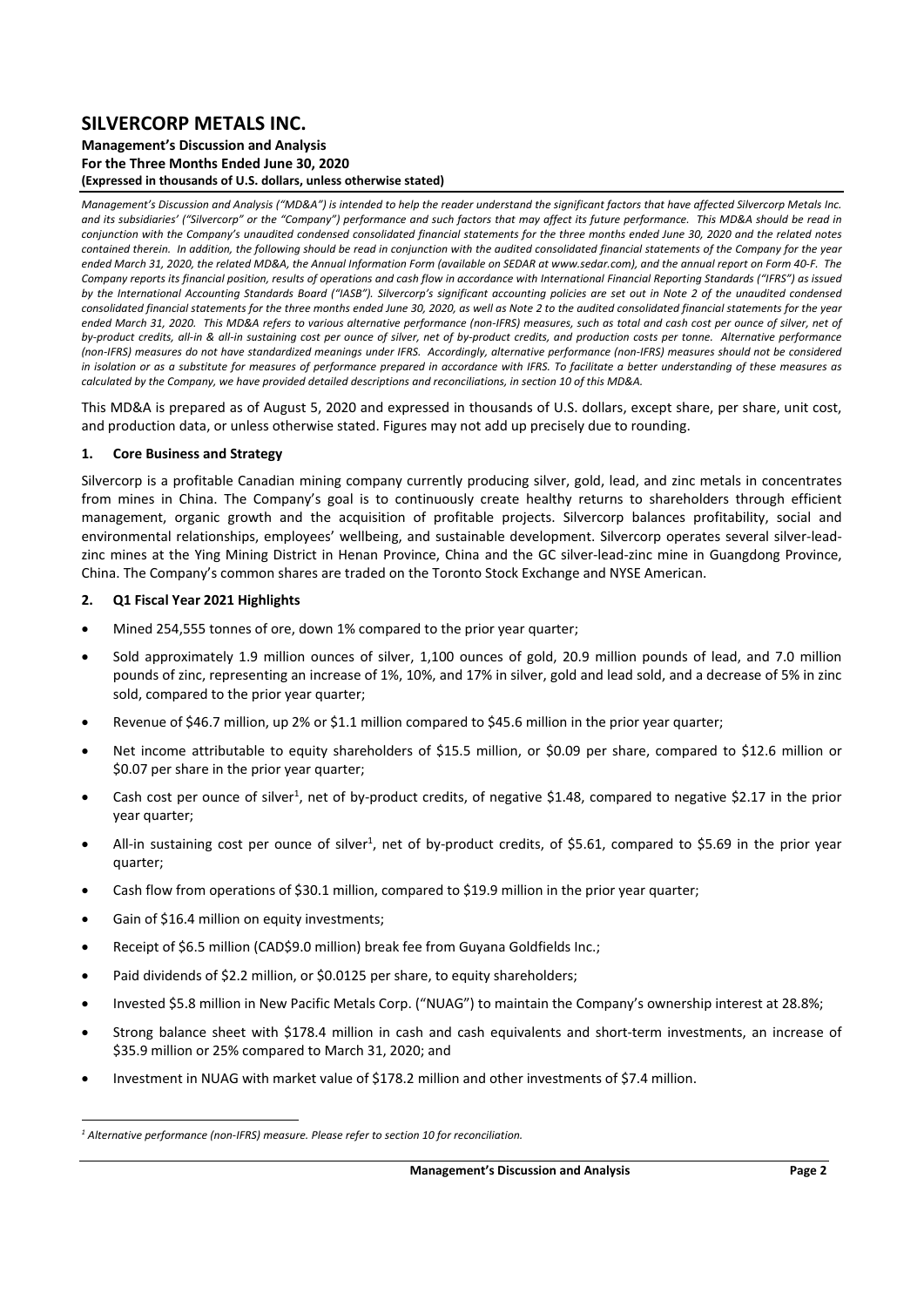**Management's Discussion and Analysis For the Three Months Ended June 30, 2020 (Expressed in thousands of U.S. dollars, unless otherwise stated)** 

### **3. Operating Review**

### **(a) Consolidated operation performance**

The following table summarizes the consolidated operational information for the three months ended June 30, 2020 and 2019:

| <b>Consolidated</b>                                                                     | Three months ended June 30, |         |                |  |  |  |  |  |  |
|-----------------------------------------------------------------------------------------|-----------------------------|---------|----------------|--|--|--|--|--|--|
|                                                                                         | 2020                        | 2019    | <b>Changes</b> |  |  |  |  |  |  |
| <b>Production Data</b>                                                                  |                             |         |                |  |  |  |  |  |  |
| <b>Mine Data</b>                                                                        |                             |         |                |  |  |  |  |  |  |
| <b>Ore Mined (tonne)</b>                                                                | 254,555                     | 257,392 | -1%            |  |  |  |  |  |  |
| Ore Milled (tonne)                                                                      | 262,326                     | 259,542 | 1%             |  |  |  |  |  |  |
|                                                                                         |                             |         |                |  |  |  |  |  |  |
| <b>Head Grades</b>                                                                      |                             |         |                |  |  |  |  |  |  |
| Silver (gram/tonne)                                                                     | 228                         | 254     | $-10%$         |  |  |  |  |  |  |
| Lead $(\%)$                                                                             | 3.7                         | 3.7     | 1%             |  |  |  |  |  |  |
| <b>Zinc (%)</b>                                                                         | 1.6                         | 1.7     | -4%            |  |  |  |  |  |  |
|                                                                                         |                             |         |                |  |  |  |  |  |  |
| <b>Recovery Rates</b>                                                                   |                             |         |                |  |  |  |  |  |  |
| Silver (%)                                                                              | 93.1                        | 93.5    | 0%             |  |  |  |  |  |  |
| Lead $(\%)$                                                                             | 95.1                        | 94.8    | 0%             |  |  |  |  |  |  |
| Zinc (%)                                                                                | 79.5                        | 75.7    | 5%             |  |  |  |  |  |  |
|                                                                                         |                             |         |                |  |  |  |  |  |  |
| <b>Cost Data</b>                                                                        |                             |         |                |  |  |  |  |  |  |
| Mining cost per tonne of ore mined (\$)<br>$+$                                          | 73.91                       | 77.40   | $-5%$          |  |  |  |  |  |  |
| Cash mining cost per tonne of ore mined (\$)                                            | 54.97                       | 55.45   | $-1%$          |  |  |  |  |  |  |
| Depreciation and amortization charges per tonne of ore mined (\$)                       | 18.94                       | 21.95   | $-14%$         |  |  |  |  |  |  |
|                                                                                         |                             |         |                |  |  |  |  |  |  |
| Unit shipping costs (\$)<br>$\ddot{}$                                                   | 2.50                        | 2.77    | $-10%$         |  |  |  |  |  |  |
| $\ddot{}$                                                                               | 11.04                       | 12.49   | $-12%$         |  |  |  |  |  |  |
| Milling costs per tonne of ore milled (\$)                                              | 9.58                        | 10.63   | $-10%$         |  |  |  |  |  |  |
| Cash milling costs per tonne of ore milled (\$)                                         |                             |         |                |  |  |  |  |  |  |
| Depreciation and amortization charges per tonne of ore milled (\$)                      | 1.46                        | 1.86    | $-22%$         |  |  |  |  |  |  |
| Cash production cost per tonne of ore processed (\$)<br>$+$                             | 67.05                       | 68.85   | -3%            |  |  |  |  |  |  |
| All-in sustaining cost per tonne of ore processed (\$)<br>$\ddot{}$                     | 112.59                      | 120.16  | -6%            |  |  |  |  |  |  |
|                                                                                         |                             |         |                |  |  |  |  |  |  |
| Cash cost per ounce of Silver, net of by-product credits (\$)<br>$\ddot{}$              | (1.48)                      | (2.17)  | 32%            |  |  |  |  |  |  |
| All-in sustaining cost per ounce of silver, net of by-product credits (\$)<br>$\ddot{}$ | 5.61                        | 5.69    | $-1%$          |  |  |  |  |  |  |
|                                                                                         |                             |         |                |  |  |  |  |  |  |
| <b>Concentrate inventory</b>                                                            |                             |         |                |  |  |  |  |  |  |
| Lead concentrate (tonne)                                                                | 1,338                       | 4,247   | $-68%$         |  |  |  |  |  |  |
| Zinc concentrate (tonne)                                                                | 969                         | 285     | 240%           |  |  |  |  |  |  |
|                                                                                         |                             |         |                |  |  |  |  |  |  |
| <b>Sales Data</b>                                                                       |                             |         |                |  |  |  |  |  |  |
| <b>Metal Sales</b>                                                                      |                             |         |                |  |  |  |  |  |  |
| Silver (in thousands of ounces)                                                         | 1,872                       | 1,855   | 1%             |  |  |  |  |  |  |
| Gold (in thousands of ounces)                                                           | $1.1$                       | 1.0     | 10%            |  |  |  |  |  |  |
| Lead (in thousands of pounds)                                                           | 20,885                      | 17,842  | 17%            |  |  |  |  |  |  |
| Zinc (in thousands of pounds)                                                           | 6,958                       | 7,334   | -5%            |  |  |  |  |  |  |
|                                                                                         |                             |         |                |  |  |  |  |  |  |
| Revenue                                                                                 |                             |         |                |  |  |  |  |  |  |
| Silver (in thousands of \$)                                                             | 26,185                      | 23,558  | 11%            |  |  |  |  |  |  |
| Gold (in thousands of \$)                                                               | 1,477                       | 1,082   | 37%            |  |  |  |  |  |  |
| Lead (in thousands of \$)                                                               | 14,374                      | 15,178  | -5%            |  |  |  |  |  |  |
| Zinc (in thousands of \$)                                                               | 4,155                       | 5,152   | $-19%$         |  |  |  |  |  |  |
| Other (in thousands of \$)                                                              | 514                         | 606     | $-15%$         |  |  |  |  |  |  |
|                                                                                         | 46,705                      | 45,576  | 2%             |  |  |  |  |  |  |
| Average Selling Price, Net of Value Added Tax and Smelter Charges                       |                             |         |                |  |  |  |  |  |  |
| Silver (\$ per ounce)                                                                   | 13.99                       | 12.70   | 10%            |  |  |  |  |  |  |
| Gold (\$ per ounce)                                                                     | 1,343                       | 1,082   | 24%            |  |  |  |  |  |  |
| Lead (\$ per pound)                                                                     | 0.69                        | 0.85    | $-19%$         |  |  |  |  |  |  |
| Zinc (\$ per pound)                                                                     | 0.60                        | 0.70    | $-14%$         |  |  |  |  |  |  |
|                                                                                         |                             |         |                |  |  |  |  |  |  |

+ Alternative performance (Non‐IFRS) measures, see section 10 for reconciliation.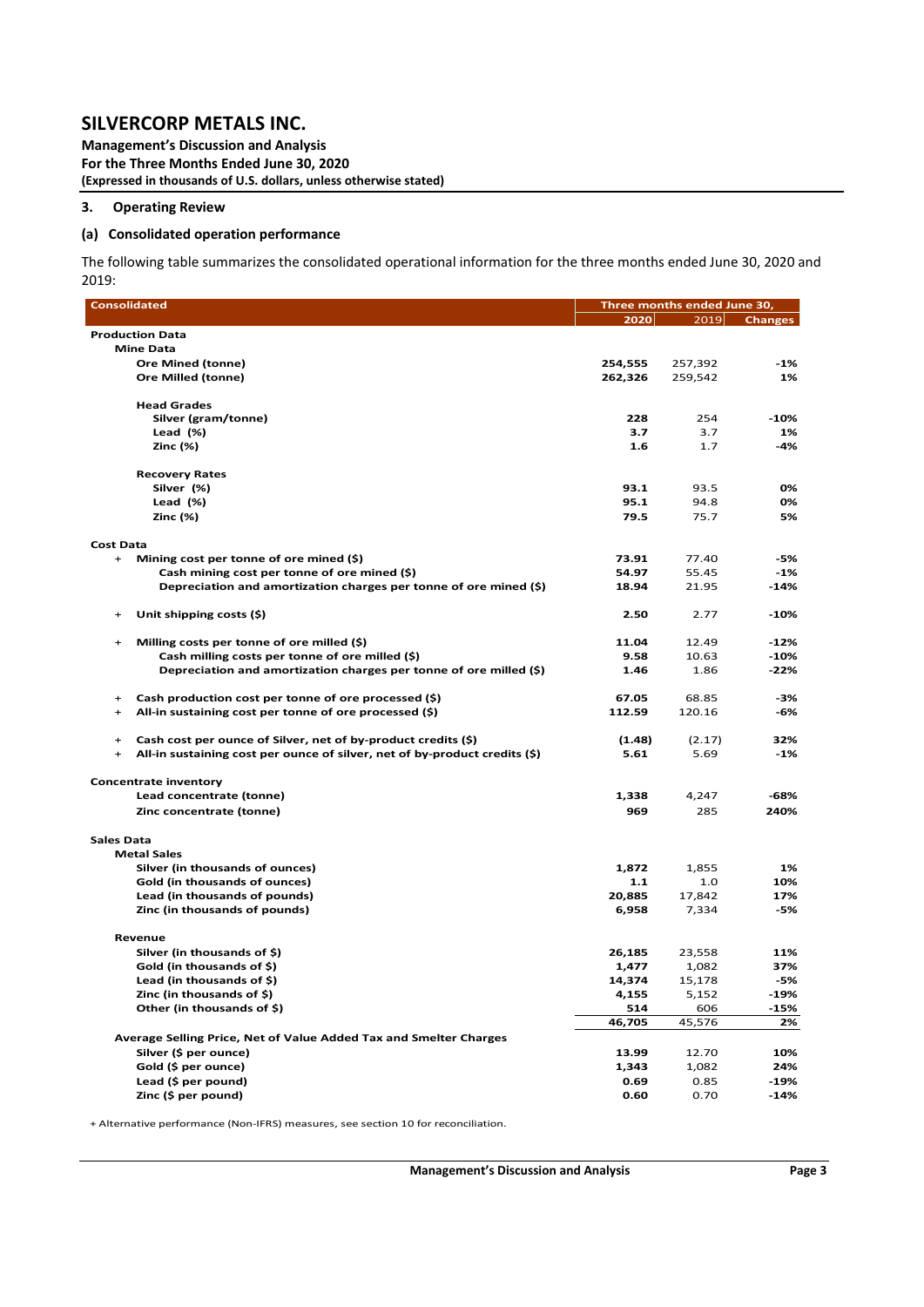**Management's Discussion and Analysis For the Three Months Ended June 30, 2020 (Expressed in thousands of U.S. dollars, unless otherwise stated)** 

### (i) **Mine and Mill Production**

For the three months ended June 30, 2020 ("Q1 Fiscal 2021"), on a consolidated basis, the Company mined 254,555 tonnes of ore, a slight decrease of 1% or 2,837 tonnes compared to 257,392 tonnes in the three months ended June 30, 2019 ("Q1 Fiscal 2020"). Ore milled was 262,326 tonnes, a slight increase of 1% or 2,784 tonnes, compared to 259,542 tonnes in Q1 Fiscal 2020.

### (ii) **Metal Sales**

In Q1 Fiscal 2021, the Company sold approximately 1.9 million ounces of silver, 1,100 ounces of gold, 20.9 million pounds of lead, and 7.0 million pounds of zinc, compared to 1.9 million ounces of silver, 1,000 ounces of gold, 17.8 million pounds of lead, and 7.3 million pounds of zinc in Q1 Fiscal 2020.

### (iii) **Per Tonne Production Costs1**

In Q1 Fiscal 2021, the consolidated total mining and cash mining costs were \$73.91 and \$54.97 per tonne, down 5% and 1% compared to \$77.40 and \$55.45 per tonne, respectively, in Q1 Fiscal 2020. The decrease in cash mining costs was mainly due to a decrease of \$3.70 per tonne in the cash mining costs at the GC mine, offset by an increase of \$1.07 per tonne in the cash mining costs at the Ying Mining District.

The consolidated total milling and cash milling costs in Q1 Fiscal 2021 were \$11.04 and \$9.58 per tonne, down 12% and 10% compared to \$12.49 and \$10.63 per tonne, respectively, in Q1 Fiscal 2020. The decrease in per tonne cash milling costs was mainly due to a decrease of \$0.2 million in labour costs.

Correspondingly, the consolidated cash production cost per tonne of ore processed in Q1 Fiscal 2021 was \$67.05, down 3% compared to \$68.85 in Q1 Fiscal 2020. The consolidated all-in sustaining production costs per tonne of ore processed was \$112.59, down 6% compared to \$120.16 in Q1 Fiscal 2020. The decrease was mainly due to lower per tonne production costs as discussed above and a \$1.6 million decrease in sustaining capital expenditures.

### (iv) **Costs per Ounce of Silver, Net of By‐Product Credits1**

In Q1 Fiscal 2021, the consolidated cash cost per ounce of silver, net of by-product credits, was negative \$1.48, compared to negative \$2.17, in Q1 Fiscal 2020. The increase in cash cost per ounce of silver, net of by-product credits, was mainly due to a decrease of \$1.5 million in by‐product sales.

In Q1 Fiscal 2021, the consolidated all-in sustaining cost per ounce of silver, net of by-product credits, was \$5.61 compared to \$5.69 in Q1 Fiscal 2020. The decrease was mainly due to i) a \$1.6 million decrease in sustaining capital expenditures, offset by ii) the increase in cash cost per ounce of silver, net of by‐product credits as discussed above.

### (v) **Exploration and development**

In Q1 Fiscal 2021, on a consolidated basis, approximately 36,697 metres or \$1.1 million worth of diamond drilling (Q1 Fiscal 2020 – 31,618 metres or \$0.9 million) and 10,142 metres or \$2.6 million worth of preparation tunnelling (Q1 Fiscal 2020 – 12,656 metres or \$3.1 million) were completed and expensed as mining preparation costs. In addition, approximately 26,375 metres or \$9.0 million worth of horizontal tunnels, raises, ramps and declines (Q1 Fiscal 2020 – 21,392 metres or \$7.4 million) were completed and capitalized.

<sup>&</sup>lt;sup>1</sup> Alternative performance (non-IFRS) measure. Please refer to section 10 for reconciliation.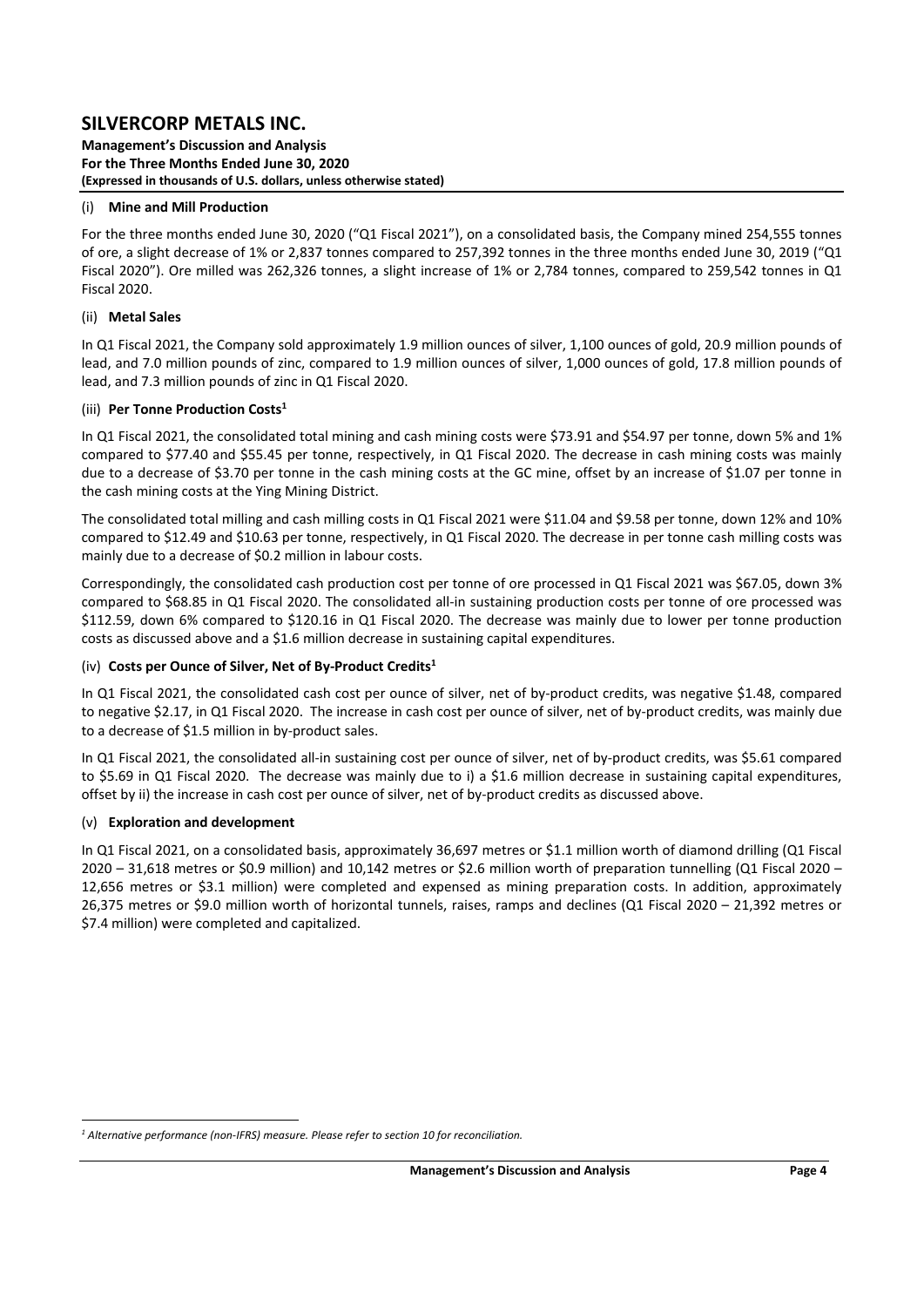**Management's Discussion and Analysis For the Three Months Ended June 30, 2020 (Expressed in thousands of U.S. dollars, unless otherwise stated)** 

#### **(b) Individual Mine Performance**

#### (i) *Ying Mining District*

The following table summarizes the operational information at the Ying Mining District for the three months ended June 30, 2020 and 2019. The Ying Mining District is the Company's primary sources of production, and consists of several mines, including the SGX, HPG, TLP, LME, LMW, and HZG mines.

| <b>Ying Mining District</b>                                                       | Three months ended June 30, |                 |                |  |  |  |  |
|-----------------------------------------------------------------------------------|-----------------------------|-----------------|----------------|--|--|--|--|
|                                                                                   | 2020                        |                 | $2019$ Changes |  |  |  |  |
|                                                                                   |                             |                 |                |  |  |  |  |
| <b>Production Data</b><br><b>Mine Data</b>                                        |                             |                 |                |  |  |  |  |
| <b>Ore Mined (tonne)</b>                                                          | 174,176                     | 176,584         | -1%            |  |  |  |  |
| Ore Milled (tonne)                                                                | 177,689                     | 177,681         | 0%             |  |  |  |  |
|                                                                                   |                             |                 |                |  |  |  |  |
| <b>Head Grades</b>                                                                |                             |                 |                |  |  |  |  |
| Silver (gram/tonne)                                                               | 293                         | 330             | $-11%$         |  |  |  |  |
| Lead (%)                                                                          | 4.6                         | 4.6             | 0%             |  |  |  |  |
| Zinc (%)                                                                          | 0.8                         | 0.9             | $-11%$         |  |  |  |  |
| <b>Recovery Rates</b>                                                             |                             |                 |                |  |  |  |  |
| Silver (%)                                                                        | 94.7                        | 95.8            | $-1%$          |  |  |  |  |
| Lead (%)                                                                          | 96.2                        | 95.9            | 0%             |  |  |  |  |
| Zinc (%)                                                                          | 63.8                        | 58.3            | 9%             |  |  |  |  |
|                                                                                   |                             |                 |                |  |  |  |  |
| <b>Cost Data</b><br>Mining cost per tonne of ore mined (\$)<br>$+$                | 87.94                       | 91.47           | -4%            |  |  |  |  |
| Cash mining cost per tonne of ore mined (\$)                                      | 64.12                       | 63.05           | 2%             |  |  |  |  |
| Depreciation and amortization charges per tonne of ore mined (\$)                 | 23.82                       | 28.42           | $-16%$         |  |  |  |  |
|                                                                                   |                             |                 |                |  |  |  |  |
| Unit shipping costs (\$)<br>$\ddot{}$                                             | 3.64                        | 4.04            | $-10%$         |  |  |  |  |
| Milling costs per tonne of ore milled (\$)<br>$\ddot{}$                           | 10.04                       | 10.93           | -8%            |  |  |  |  |
| Cash milling cost per tonne of ore milled (\$)                                    | 8.45                        | 9.15            | -8%            |  |  |  |  |
| Depreciation and amortization charges per tonne of ore milled (\$)                | 1.59                        | 1.78            | $-11%$         |  |  |  |  |
|                                                                                   |                             |                 |                |  |  |  |  |
| Cash production cost per tonne of ore processed (\$)<br>$+$<br>$+$                | 76.21<br>116.99             | 76.24<br>129.14 | 0%<br>-9%      |  |  |  |  |
| All-in sustaining cost per tonne of ore processed (\$)                            |                             |                 |                |  |  |  |  |
| Cash cost per ounce of Silver, net of by-product credits (\$)<br>$\ddot{}$        | (0.87)                      | (1.44)          | 40%            |  |  |  |  |
| All-in sustaining cost per ounce of Silver, net of by-product credits (\$)<br>$+$ | 4.14                        | 4.82            | -14%           |  |  |  |  |
| <b>Concentrate inventory</b>                                                      |                             |                 |                |  |  |  |  |
| Lead concentrate (tonne)                                                          | 1,254                       | 4,208           | $-70%$         |  |  |  |  |
| Zinc concentrate (tonne)                                                          | 177                         | 200             | $-12%$         |  |  |  |  |
|                                                                                   |                             |                 |                |  |  |  |  |
| <b>Sales Data</b><br><b>Metal Sales</b>                                           |                             |                 |                |  |  |  |  |
| Silver (in thousands of ounces)                                                   | 1,672                       | 1,662           | 1%             |  |  |  |  |
| Gold (in thousands of ounces)                                                     | 1.1                         | 1.0             | 10%            |  |  |  |  |
| Lead (in thousands of pounds)                                                     | 17,779                      | 14,835          | 20%            |  |  |  |  |
| Zinc (in thousands of pounds)                                                     | 2,037                       | 2,090           | -3%            |  |  |  |  |
|                                                                                   |                             |                 |                |  |  |  |  |
| Revenue                                                                           |                             |                 |                |  |  |  |  |
| Silver (in thousands of \$)<br>Gold (in thousands of \$)                          | 24,107<br>1,477             | 21,730<br>1,082 | 11%<br>37%     |  |  |  |  |
| Lead (in thousands of \$)                                                         | 12,346                      | 12,693          | -3%            |  |  |  |  |
| Zinc (in thousands of \$)                                                         | 1,371                       | 1,664           | $-18%$         |  |  |  |  |
| Other (in thousands of \$)                                                        | 385                         | 605             | -36%           |  |  |  |  |
|                                                                                   | 39,686                      | 37,774          | 5%             |  |  |  |  |
| Average Selling Price, Net of Value Added Tax and Smelter Charges                 |                             |                 |                |  |  |  |  |
| Silver (\$ per ounce)                                                             | 14.42                       | 13.07           | 10%            |  |  |  |  |
| Gold (\$ per ounce)                                                               | 1,343                       | 1,082           | 24%            |  |  |  |  |
| Lead (\$ per pound)                                                               | 0.69                        | 0.86            | $-20%$         |  |  |  |  |
| Zinc (\$ per pound)                                                               | 0.67                        | 0.80            | $-16%$         |  |  |  |  |

+ Alternative Performance (Non‐IFRS) measures, see section 10 for reconciliation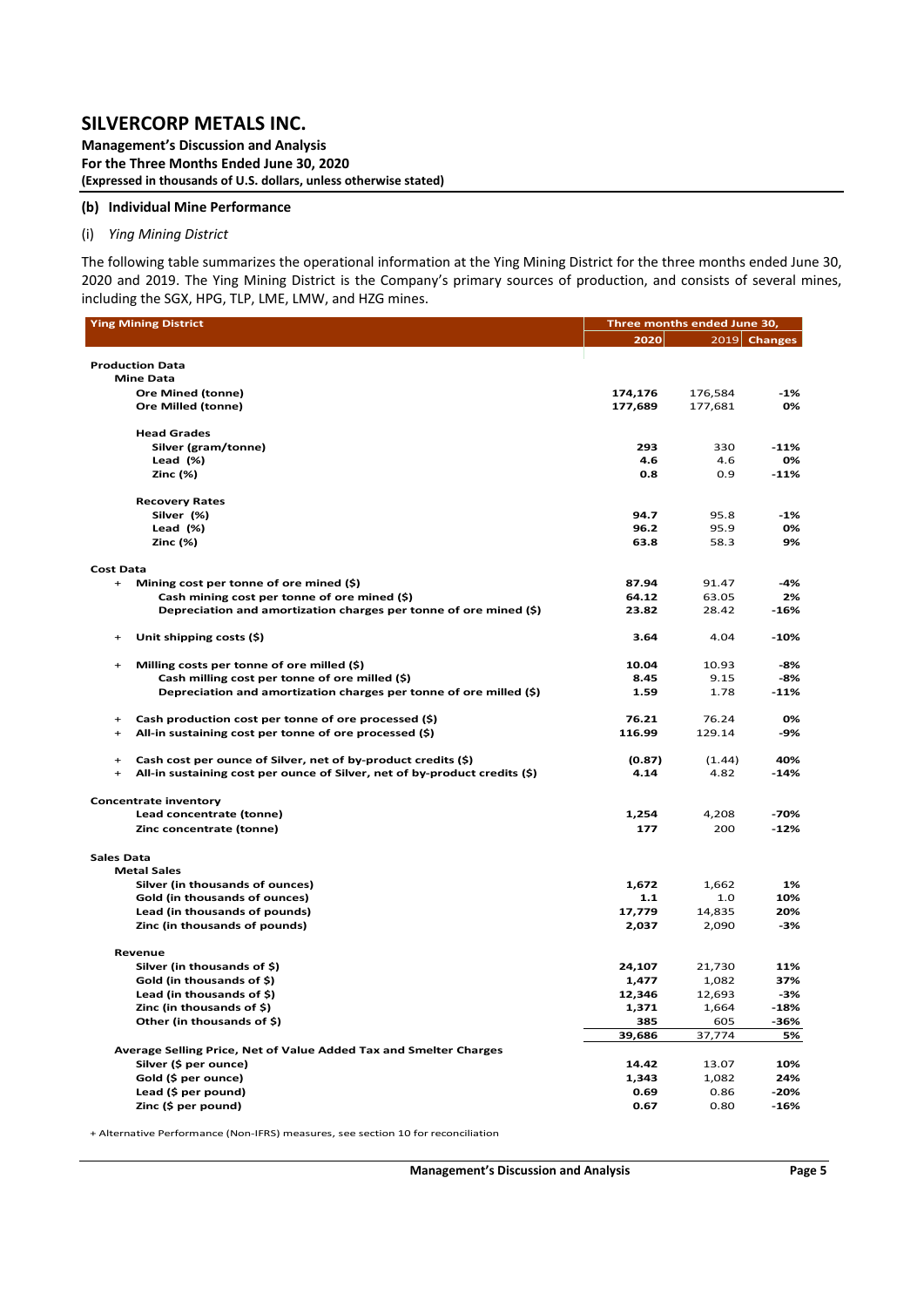**Management's Discussion and Analysis For the Three Months Ended June 30, 2020 (Expressed in thousands of U.S. dollars, unless otherwise stated)** 

In Q1 Fiscal 2021, the total ore mined at the Ying Mining District was 174,176 tonnes, a slight decrease of 1% or 2,408 tonnes compared to 176,584 tonnes mined in the prior year quarter. Ore milled was 177,689 tonnes, comparable to 177,681 tonnes in Q1 Fiscal 2020.

Head grades were 293 grams per tonne ("g/t") for silver, 4.6% for lead, and 0.8% for zinc, compared to 330 g/t for silver, 4.6% for lead, and 0.9% for zinc in the prior year quarter. The variation in silver head grade is mainly related to the Company's planned mining sequence and is in line with Fiscal 2021 Guidance (defined below).

In Q1 Fiscal 2021, the Ying Mining District sold approximately 1.7 million ounces of silver, 17.8 million pounds of lead, and 2.0 million pounds of zinc, compared to 1.7 million ounces of silver, 14.8 million pounds of lead, and 2.1 million pounds of zinc in the prior year quarter.

Total and cash mining costs per tonne at the Ying Mining District in Q1 Fiscal 2021 were \$87.94 and \$64.12 per tonne, respectively, compared to \$91.47 and \$63.05 per tonne in the prior year quarter. The increase in the per tonne cash mining cost was mainly due to a 2% increase in mining preparation costs.

Total and cash milling costs per tonne at the Ying Mining District in Q1 Fiscal 2021 were \$10.04 and \$8.45, respectively, compared to \$10.93 and \$9.15 in Q1 Fiscal 2020. The decrease in per tonne milling costs was mainly due to a decrease of \$0.39 per tonne in labour costs and a decrease of \$0.23 per tonne in utility costs.

Correspondingly, the cash production cost per tonne of ore processed in Q1 Fiscal 2021 at the Ying Mining District was \$76.21, compared to \$76.24 in the prior year quarter. The all‐in sustaining production cost per tonne of ore processed was \$116.99, down 9% compared to \$129.14 in Q1 Fiscal 2020. The decrease was mainly due to a \$2.0 million decrease in sustaining capital expenditures.

Cash cost per ounce of silver, net of by‐product credits, in Q1 Fiscal 2021 at the Ying Mining District was negative \$0.87 compared to negative \$1.44 in the prior year quarter. The increase was mainly due to a \$0.5 million decrease in by-product sales resulting from a decrease in the net realized selling prices of lead and zinc.

All-in sustaining cost per ounce of silver, net of by-product credits, in Q1 Fiscal 2021 at the Ying Mining District was \$4.14 compared to \$4.82 in Q1 Fiscal 2020. The decrease was mainly due to a \$2.0 million decrease in sustaining capital expenditures.

In Q1 Fiscal 2021, approximately 28,485 metres or \$0.8 million worth of diamond drilling (Q1 Fiscal 2020 – 23,648 metres or \$0.6 million) and 6,207 metres or \$1.8 million worth of preparation tunnelling  $(Q1$  Fiscal 2020 - 6,395 metres or \$1.7 million) were completed and expensed as mining preparation costs at the Ying Mining District. In addition, approximately 23,108 metres or \$7.8 million worth of horizontal tunnels, raises, ramps and declines (Q1 Fiscal 2020 – 20,895 metres or \$7.1 million) were completed and capitalized.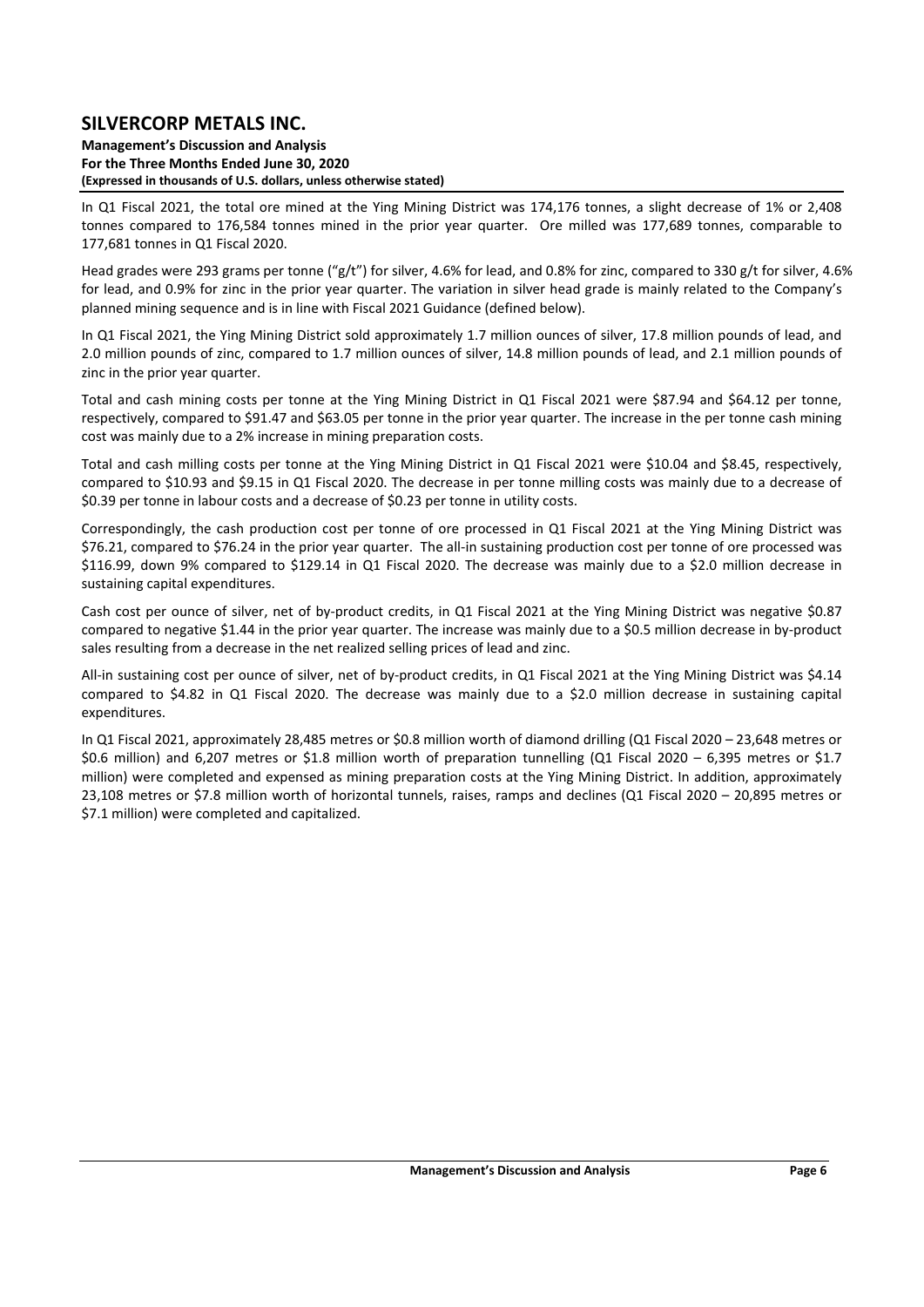**Management's Discussion and Analysis For the Three Months Ended June 30, 2020 (Expressed in thousands of U.S. dollars, unless otherwise stated)** 

#### (ii) *GC Mine*

The following table summarizes the operational information at the GC Mine for the three months ended June 30, 2020 and 2019:

| <b>GC Mine</b>                                                                          | Three months ended June 30, |        |                |
|-----------------------------------------------------------------------------------------|-----------------------------|--------|----------------|
|                                                                                         | 2020                        |        | $2019$ Changes |
|                                                                                         |                             |        |                |
| <b>Production Data</b>                                                                  |                             |        |                |
| <b>Mine Data</b>                                                                        |                             |        |                |
| <b>Ore Mined (tonne)</b><br>Ore Milled (tonne)                                          | 80,379                      | 80,808 | -1%<br>3%      |
|                                                                                         | 84,637                      | 81,861 |                |
| <b>Head Grades</b>                                                                      |                             |        |                |
| Silver (gram/tonne)                                                                     | 93                          | 95     | $-2%$          |
| Lead $(\%)$                                                                             | 1.9                         | 1.9    | 0%             |
| Zinc (%)                                                                                | 3.4                         | 3.4    | 0%             |
|                                                                                         |                             |        |                |
| <b>Recovery Rates</b>                                                                   |                             |        |                |
| Silver (%) *                                                                            | 82.8                        | 76.8   | 8%             |
| Lead (%)                                                                                | 89.8                        | 88.7   | 1%             |
| Zinc (%)                                                                                | 87.3                        | 85.7   | 2%             |
|                                                                                         |                             |        |                |
| <b>Cost Data</b><br>$+$<br>Mining cost per tonne of ore mined $(\xi)$                   | 43.50                       | 46.64  | $-7%$          |
| Cash mining cost per tonne of ore mined (\$)                                            | 35.13                       | 38.83  | $-10%$         |
| Depreciation and amortization charges per tonne of ore mined (\$)                       | 8.37                        | 7.81   | 7%             |
|                                                                                         |                             |        |                |
| Milling cost per tonne of ore milled (\$)<br>$+$                                        | 13.14                       | 15.88  | $-17%$         |
| Cash milling cost per tonne of ore milled (\$)                                          | 11.95                       | 13.85  | $-14%$         |
| Depreciation and amortization charges per tonne of ore milled (\$)                      | 1.19                        | 2.03   | $-41%$         |
|                                                                                         |                             |        |                |
| Cash production cost per tonne of ore processed (\$)<br>$\ddot{}$                       | 47.08                       | 52.68  | $-11%$         |
| All-in sustaining cost per tonne of ore processed (\$)<br>$\ddot{}$                     | 65.84                       | 67.33  | $-2%$          |
| Cash cost per ounce of Silver, net of by-product credits (\$)<br>$\ddot{}$              | (6.59)                      | (8.38) | 21%            |
| All-in sustaining cost per ounce of Silver, net of by-product credits (\$)<br>$\ddot{}$ | 2.41                        | (0.96) | 351%           |
|                                                                                         |                             |        |                |
| <b>Concentrate inventory</b>                                                            |                             |        |                |
| Lead concentrate (tonne)                                                                | 84                          | 39     | 115%           |
| Zinc concentrate (tonne)                                                                | 792                         | 85     | 831%           |
|                                                                                         |                             |        |                |
| <b>Sales Data</b>                                                                       |                             |        |                |
| <b>Metal Sales</b><br>Silver (in thousands of ounces)                                   | 200                         | 193    | 4%             |
| Lead (in thousands of pounds)                                                           | 3,106                       | 3,007  | 3%             |
| Zinc (in thousands of pounds)                                                           | 4,921                       | 5,244  | -6%            |
|                                                                                         |                             |        |                |
| Revenue                                                                                 |                             |        |                |
| Silver (in thousands of \$)                                                             | 2,078                       | 1,828  | 14%            |
| Lead (in thousands of \$)                                                               | 2,028                       | 2,485  | $-18%$         |
| Zinc (in thousands of \$)                                                               | 2,784                       | 3,488  | $-20%$         |
| Other (in thousands of \$)                                                              | 129                         | 1      | 12800%         |
|                                                                                         | 7,019                       | 7,802  | $-10%$         |
| Average Selling Price, Net of Value Added Tax and Smelter Charges                       |                             |        |                |
| Silver (\$ per ounce) **                                                                | 10.39                       | 9.47   | 10%            |
| Lead (\$ per pound)                                                                     | 0.65                        | 0.83   | $-22%$         |
| Zinc (\$ per pound)                                                                     | 0.57                        | 0.67   | $-15%$         |

\* Silver recovery includes silver recovered in lead concentrate and silver recovered in zinc concentrate.

\*\* Silver in zinc concentrate is subjected to higher smelter and refining charges which lowers the net silver selling price.

+ Alternative Performance (Non‐IFRS) measures, see section 10 for reconciliation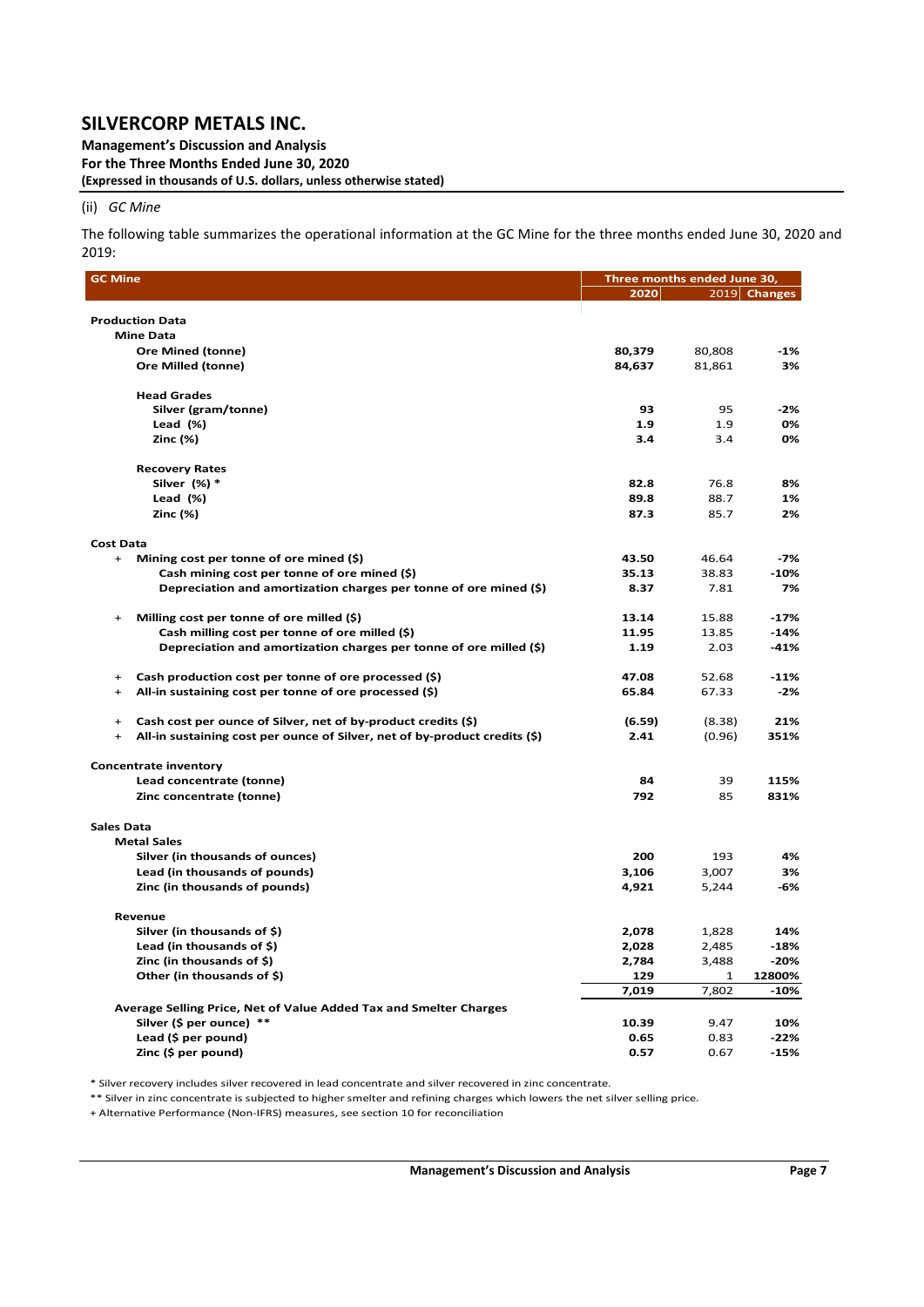**Management's Discussion and Analysis For the Three Months Ended June 30, 2020 (Expressed in thousands of U.S. dollars, unless otherwise stated)** 

In Q1 Fiscal 2021, the total ore mined at the GC Mine was 80,379 tonnes, a slight decrease compared to 80,808 tonnes in Q1 Fiscal 2020. Ore milled was 84,637 tonnes, an increase of 3% or 2,776 tonnes compared to 81,861 tonnes in Q1 Fiscal 2020.

Average head grades of ore processed at the GC Mine were 93 g/t for silver, 1.9% for lead, and 3.4% for zinc, compared to 95 g/t for silver, 1.9% for lead, and 3.4% for zinc in Q1 Fiscal 2020. Recovery rates of ore processed were 82.8% for silver, 89.8% for lead, and 87.3% for zinc, compared to 76.8% for silver, 88.7% for lead, and 85.7% for zinc in Q1 Fiscal 2020.

In Q1 Fiscal 2021, GC Mine sold approximately 200,000 ounces of silver, 3.1 million pounds of lead, and 4.9 million pounds of zinc, compared to 193,000 ounces of silver, 3.0 million pounds of lead, and 5.2 million pounds of zinc in Q1 Fiscal 2020.

Total and cash mining costs per tonne at the GC Mine in Q1 Fiscal 2021 were \$43.50 and \$35.13 per tonne, a decrease of 7% and 10%, respectively, compared to \$46.64 and \$38.83 per tonne, respectively, in Q1 Fiscal 2020. The decrease in the cash mining cost was mainly due to a \$0.7 million decrease in mining preparation costs. Total and cash milling costs per tonne at the GC Mine in Q1 Fiscal 2021 were \$13.14 and \$11.95, a decrease of 17% and 14%, respectively, compared to \$15.88 and \$13.85, respectively, in Q1 Fiscal 2020. The decrease in cash milling costs was mainly due to a \$0.1 million decrease in labour costs.

Correspondingly, the cash production cost per tonne of ore processed in Q1 Fiscal 2021 at the GC Mine was \$47.08, a decrease of 11% compared to \$52.68 in Q1 Fiscal 2020. The all-in sustaining production cost per tonne of ore processed was \$65.84, down 2% compared to \$67.33 in Q1 Fiscal 2020.

Cash cost per ounce of silver, net of by‐product credits, at the GC Mine, was negative \$6.59 compared to negative \$8.38 in Q1 Fiscal 2020. The increase was mainly due to a \$1.0 million decrease in by-product sales resulting from a decrease in the net realized selling prices of lead and zinc.

All-in sustaining cost per ounce of silver, net of by-product credits, in Q1 Fiscal 2021 at the GC Mine was \$2.41 compared to negative \$0.96 in Q1 Fiscal 2020. The increase was mainly due to i) the increase in cash cost per ounce of silver, net of by‐ product credits, as discussed above, and ii) a \$0.3 million increase in sustaining capital expenditures.

In Q1 Fiscal 2021, approximately 8,212 metres or \$0.3 million worth of underground diamond drilling (Q1 Fiscal 2020 -7,970 metres or \$0.3 million) and 3,458 metres or \$0.8 million worth of tunnelling (Q1 Fiscal 2020 – 6,261 metres or \$1.4 million) were completed and expensed as mining preparation costs at the GC Mine. In addition, approximately 3,267 metres or \$1.2 million worth of horizontal tunnels, raises, ramps and declines (Q1 Fiscal 2020 – 497 metres or \$0.3 million) were completed and capitalized.

### (iii) *BYP Mine*

The BYP Mine was placed on care and maintenance in August 2014 due to required capital upgrades to sustain ongoing production and the market environment. The Company is carrying out activities to apply for new mining licenses, but the process has taken longer than expected. No guarantee can be given that the new mining licenses for the BYP Mine will be issued, or if they are issued, that they will be issued under reasonable operational and/or financial terms, or in a timely manner, or that the Company will be in a position to comply with all conditions that are imposed. An updated National Instrument 43‐101 Technical Report on the BYP Mine, with an effective date of April 30, 2019, was completed by RPM Global Asia Limited and filed under the Company's SEDAR profile at www.sedar.com.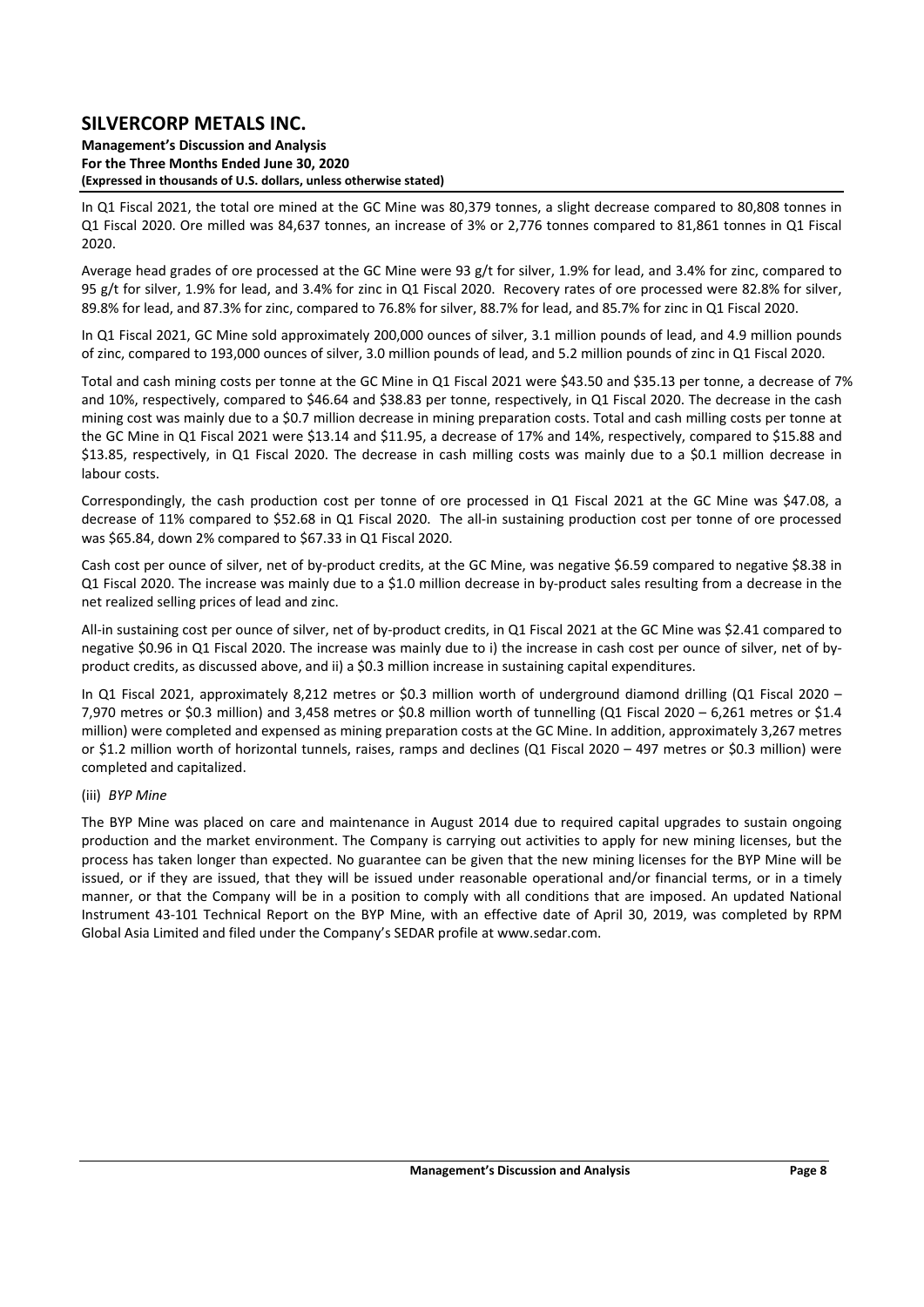**Management's Discussion and Analysis For the Three Months Ended June 30, 2020 (Expressed in thousands of U.S. dollars, unless otherwise stated)** 

### **(c) Annual Operating Outlook**

All references to Fiscal 2021 Guidance in this MD&A refers to the "Fiscal 2021 Production, Cash Cost Guidance" section in the Company's Fiscal 2020 Annual MD&A dated May 20, 2020 ("Fiscal 2021 Guidance") filed under the Company's SEDAR profile at www.sedar.com.

### (i) Production and Production Costs

The following table summarizes the Q1 Fiscal 2021 production and production costs achieved compared to the respective Fiscal 2021 Guidance:

|                               |                   |               | <b>Head grades</b> |                     |               | <b>Metal production</b> |               | <b>Production costs</b> |                 |
|-------------------------------|-------------------|---------------|--------------------|---------------------|---------------|-------------------------|---------------|-------------------------|-----------------|
|                               | Ore processed     | <b>Silver</b> | Lead               | <b>Zinc</b>         | <b>Silver</b> | Lead                    | <b>Zinc</b>   | Cash cost               | <b>AISC</b>     |
|                               | (tonnes)          | (g/t)         | (%)                | (%)                 | (Koz)         | (Klbs)                  | (Klbs)        | (5/t)                   | (5/t)           |
| Q1 Fiscal 2021 Actual Results |                   |               |                    |                     |               |                         |               |                         |                 |
| Ying Mining District          | 177,689           | 293           | 4.6                | 0.8                 | 1,544         | 16,941                  | 1,920         | 76.21                   | 116.99          |
| GC Mine                       | 84.637            | 93            | 1.9                | 3.4                 | 209           | 3,135                   | 5,613         | 47.08                   | 65.84           |
| Consolidated                  | 262.326           | 228           | 3.7                | 1.6                 | 1,753         | 7,533<br>20.076         |               | 67.05                   | 112.59          |
|                               |                   |               |                    |                     |               |                         |               |                         |                 |
| <b>Fiscal 2021 Guidance</b>   |                   |               |                    |                     |               |                         |               |                         |                 |
| Ying Mining District          | 640.000 - 660.000 | 292           | 4.3                | 0.9                 | 5,600-5,800   | 56.600-58.000           | 7.000-8.000   | 74.7-82.5               | $133.5 - 140.5$ |
| GC Mine                       | 290,000 - 310,000 | 96            | 1.7                | 3.3                 | 600-700       | 9,500-10,500            | 17,500-18,700 | 52.2-57.5               | $78.5 - 82.9$   |
| Consolidated                  | 930.000 - 970.000 | 229-231       |                    | $3.5 - 3.5$ 1.6-1.7 | 6,200-6,500   | 66.100-68.500           | 24.500-26.700 | 66.6-73.6               | 122.6-135.5     |

| % of Fiscal 2021 Guidance* |     |      |      |      |     |     |     |     |     |
|----------------------------|-----|------|------|------|-----|-----|-----|-----|-----|
| Ying Mining District       | 27% | 100% | 107% | 89%  | 27% | 30% | 26% | 97% | 85% |
| GC Mine                    | 28% | 97%  | 112% | 103% | 32% | 31% | 31% | 86% | 82% |
| Consolidated               | 28% | 99%  | 106% | 97%  | 28% | 30% | 29% | 96% | 87% |
|                            |     |      |      |      |     |     |     |     |     |

\* Percentage cacula ted ba sed on mid‐point of the rela ted Fi s cal 2021 Guida nce

Based on year-to-date production, production costs and the expected production for the remainder of the year, the Company reaffirms its Fiscal 2021 Guidance.

### (ii) Development and Capital Expenditures

The following table summarizes the Q1 Fiscal 2021 development work and capitalized expenditures compared to the respective Fiscal 2021 Guidance.

|                               |       |                         |                        | <b>Capitalized Development and Expenditures</b> |   |                          |    |                                  |              |    |              |  |
|-------------------------------|-------|-------------------------|------------------------|-------------------------------------------------|---|--------------------------|----|----------------------------------|--------------|----|--------------|--|
|                               |       |                         |                        |                                                 |   | <b>Exploration and</b>   |    | Equipment &<br><b>Facilities</b> | <b>Total</b> |    |              |  |
|                               |       | <b>Ramp Development</b> |                        | <b>Development Tunnels</b>                      |   |                          |    |                                  |              |    |              |  |
|                               |       |                         | (Metres) (\$ Thousand) |                                                 |   | (Metres)   (\$ Thousand) |    | (\$Thousand)                     | (Metres)     |    | (\$Thousand) |  |
| Q1 Fiscal 2021 Actual Results |       |                         |                        |                                                 |   |                          |    |                                  |              |    |              |  |
| Ying Mining District          | 2,218 | \$                      | 1,711                  | 20,890                                          | Ś | 6,110                    | Ś  | 1,038                            | 23,108       | Ś. | 8,859        |  |
| GC Mine                       | 309   |                         | 256                    | 2,958                                           |   | 912                      |    | 193                              | 3,267        |    | 1,361        |  |
| Consolidated                  | 2,527 | \$                      | 1,967                  | 23,848                                          | s | 7,022                    | \$ | 1,231                            | 26,375       | s  | 10,220       |  |
|                               |       |                         |                        |                                                 |   |                          |    |                                  |              |    |              |  |
| <b>Fiscal 2021 Guidance</b>   |       |                         |                        |                                                 |   |                          |    |                                  |              |    |              |  |
| Ying Mining District          | 6,700 | \$                      | 5,500                  | 81,300                                          | Ś | 26,900                   | \$ | 4,600                            | 88,000       | Ś. | 37,000       |  |
| <b>GC Mine</b>                | 1,600 |                         | 1,400                  | 11,000                                          |   | 3,200                    |    | 800                              | 12,600       |    | 5,400        |  |
| Consolidated                  | 8,300 | \$                      | 6,900                  | 92,300                                          | S | 30,100                   | \$ | 5,400                            | 100,600      | S  | 42,400       |  |
|                               |       |                         |                        |                                                 |   |                          |    |                                  |              |    |              |  |
| % of Fiscal 2021 Guidance     |       |                         |                        |                                                 |   |                          |    |                                  |              |    |              |  |
| Ying Mining District          | 33%   |                         | 31%                    | 26%                                             |   | 23%                      |    | 23%                              | 26%          |    | 24%          |  |
| GC Mine                       | 19%   |                         | 18%                    | 27%                                             |   | 29%                      |    | 24%                              | 26%          |    | 25%          |  |
| Consolidated                  | 30%   |                         | 29%                    | 26%                                             |   | 23%                      |    | 23%                              | 26%          |    | 24%          |  |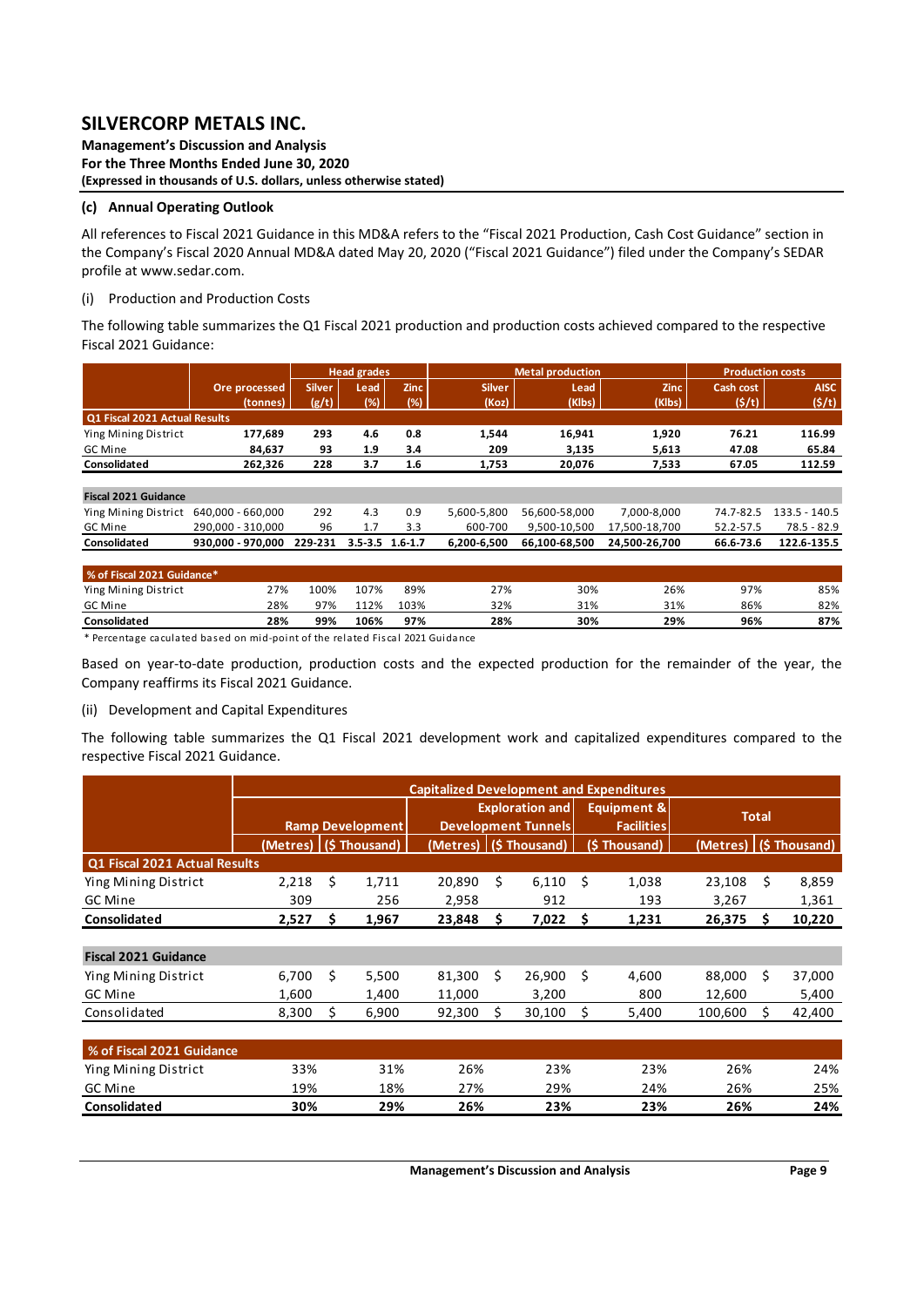#### **Management's Discussion and Analysis For the Three Months Ended June 30, 2020 (Expressed in thousands of U.S. dollars, unless otherwise stated)**

Based on year‐to‐date capital expenditures and the expected capital expenditures for the remainder of the year (save for the capital expenditures to be incurred to build an aggregate plant as described below, which was not included in the Company's Fiscal 2021 Guidance), the Company reaffirms the Fiscal 2021 Guidance.

The Company is investing approximately \$2.9 million (approximately RMB¥20.0 million) to construct a 1,000,000 tonnes per year aggregate plant to crush and recycle the waste rock from the Ying Mining District with the goal of supplying the resulting products to the local construction market. The plant is expected to be commissioned in October 2020, and its profits, after capital recovery, will be shared between the local government, the local communities, and employees. This investment demonstrates our ongoing commitment and efforts to minimize our operations' impacts on the environment and our commitment to create a sustainable contribution to the communities where our people work and live.

### (iii) Ongoing Exploration Programs

The Company is currently undertaking extensive drill programs at the Ying and GC Mines with two main objectives: i) areas with existing development and access are being re-examined to define more resources and reserves, which may lead to a substantial reduction in mining and sustaining capital costs associated with the tonnes identified, and ii) areas which may have been overlooked for potential gold mineralization are being tested for different alteration styles from the typical silver‐lead zones.

### **4. Investment in New Pacific Metals Corp. ("NUAG")**

New Pacific Metals Corp. ("NUAG") is a Canadian public company listed on the TSX Venture Exchange (symbol: NUAG). NUAG is a related party of the Company by way of two common directors and one common officer, and the Company accounts for its investment in NUAG using the equity method as it is able to exercise significant influence over the financial and operating policies of NUAG.

On June 9, 2020, the Company participated in an underwritten offering of common shares of NUAG and acquired an additional 1,320,710 common shares of NUAG for a cost of \$5.8 million to maintain its ownership percentage.

As at June 30, 2020, the Company owned 43,917,216 common shares of NUAG (March 31, 2020 – 42,596,506), representing an ownership interest of approximately 28.8% (March 31, 2020 – 28.8%).

The summary of the investment in NUAG common shares and its market value as at the respective balance sheet dates are as follows:

|                                                 |            |     |         |      | Value of NUAG's     |
|-------------------------------------------------|------------|-----|---------|------|---------------------|
|                                                 | Number of  |     |         |      | common shares per   |
|                                                 | shares     |     | Amount  |      | quoted market price |
| Balance April 1, 2019                           | 39,346,300 | Ŝ.  | 38,703  | - \$ | 69,783              |
| Purchase from open market                       | 502,600    |     | 861     |      |                     |
| Exercise of warrants                            | 1,500,000  |     | 2,349   |      |                     |
| Participation in public offering                | 1,247,606  |     | 3,820   |      |                     |
| Share of net loss                               |            |     | (1,276) |      |                     |
| Share of other comprehensive income             |            |     | 1,077   |      |                     |
| Dilution gain                                   |            |     | 723     |      |                     |
| Disposal of common shares held by the associate |            |     | 1,127   |      |                     |
| Foreign exchange impact                         |            |     | (2,829) |      |                     |
| Balance March 31, 2020                          | 42,596,506 | - S | 44,555  | -S   | 148,624             |
| Participation in public offering                | 1,320,710  |     | 5,805   |      |                     |
| Share of net loss                               |            |     | (161)   |      |                     |
| Share of other comprehensive loss               |            |     | (595)   |      |                     |
| Foreign exchange impact                         |            |     | 1,728   |      |                     |
| Balance June 30, 2020                           | 43,917,216 | S   | 51,332  |      | 178,208             |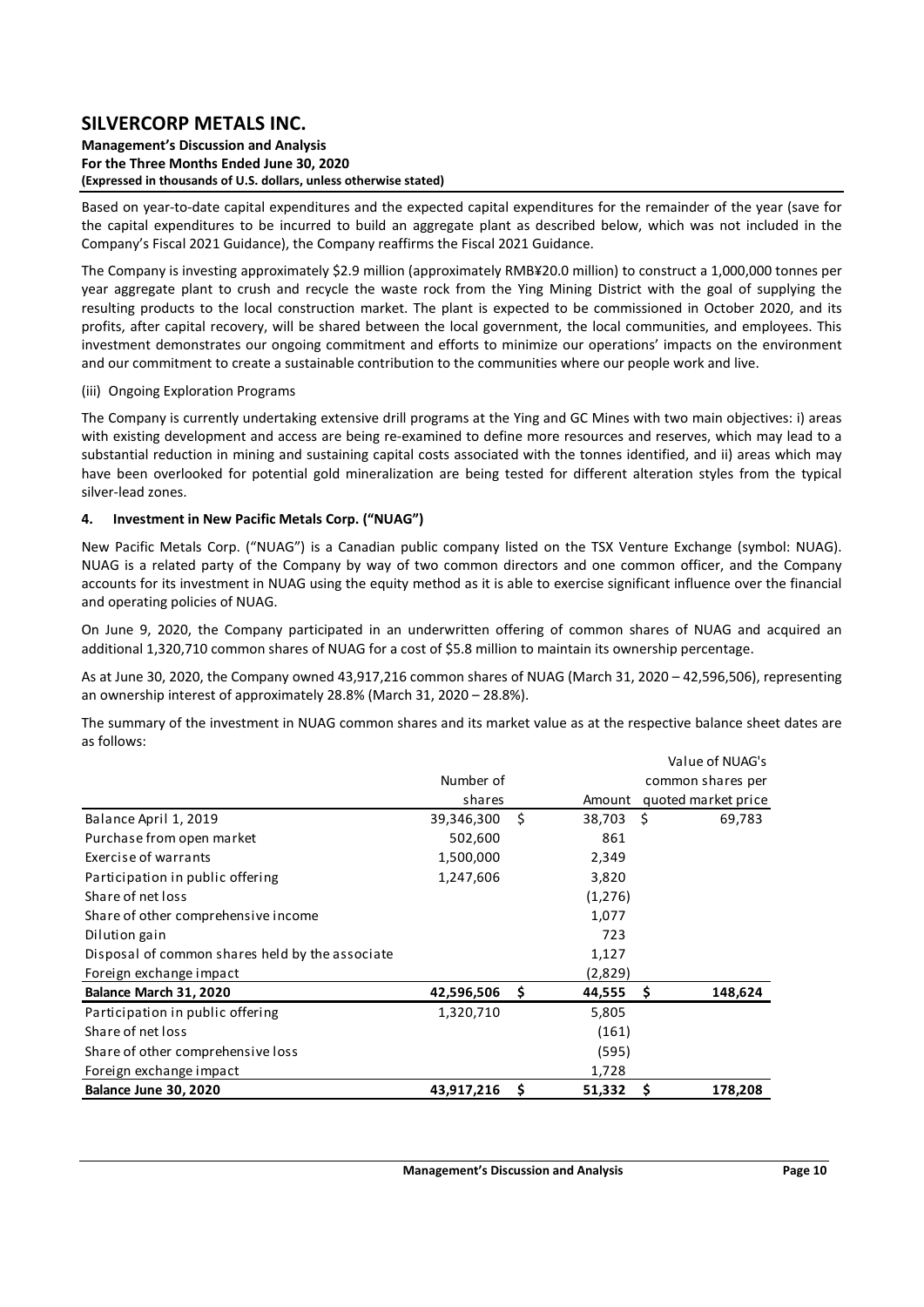**Management's Discussion and Analysis For the Three Months Ended June 30, 2020 (Expressed in thousands of U.S. dollars, unless otherwise stated)** 

### **5. First Quarter Fiscal 2021 Financial Results**

### (a) Summary of Quarterly Results

The tables below set out selected quarterly results for the past eight quarters:

|                                                          | Jun 30, 2020    | Mar 31, 2020 | Dec 31, 2019 | Sep 30, 2019 |
|----------------------------------------------------------|-----------------|--------------|--------------|--------------|
| Sales                                                    | \$<br>46,705 \$ | 18,859 \$    | 44,508       | \$<br>49,886 |
| Income from mine operations                              | 19,285          | 3,204        | 15,769       | 22,668       |
| Expenses and foreign exchange                            | (1,677)         | 1,338        | (4,326)      | (2,550)      |
| Gain on equity investments                               | 5,466           |              |              |              |
| Finance items                                            | 800             | (474)        | 988          | 682          |
| Net income                                               | 18,492          | 3,525        | 8,716        | 15,661       |
| Net income attributable to equity holders of the Company | 15,491          | 3,163        | 6,283        | 12,221       |
| Basic earnings per share                                 | 0.09            | 0.02         | 0.04         | 0.07         |
| Diluted earnings per share                               | 0.09            | 0.02         | 0.04         | 0.07         |
| Cash dividend declared                                   | 2,178           |              | 2,162        |              |
| Cash dividend declared per share                         | 0.01            |              | 0.01         |              |
|                                                          | Jun 30, 2019    | Mar 31, 2019 | Dec 31, 2018 | Sep 30, 2018 |
| Sales                                                    | \$<br>45,576 \$ | $34,952$ \$  | $42,351$ \$  | 48,091       |
| Income from mine operations                              | 17,732          | 13,562       | 15,967       | 19,485       |
| Expenses and foreign exchange                            | (3,873)         | (4,029)      | (796)        | (3,308)      |
| Impairment reversal                                      |                 | 9,178        |              |              |
| Dilution gain on investment in associate                 | 723             |              |              |              |
| Gain on disposal of mineral rights and properties        | 1,477           |              |              |              |
| Finance items                                            | 754             | 706          | 815          | 663          |
| Net income                                               | 17,301          | 15,941       | 10,853       | 11,077       |
| Net income attributable to equity holders of the Company | 12,607          | 12,107       | 8,660        | 8,037        |
| Basic earnings per share                                 | 0.07            | 0.07         | 0.05         | 0.05         |
| Diluted earnings per share                               | 0.07            | 0.07         | 0.05         | 0.05         |
| Cash dividend declared                                   | 2,125           |              | 2,112        |              |
| Cash dividend declared per share                         | 0.01            |              | 0.01         |              |

Financial results including sales, gross profit, net income, basic earnings per share, and diluted earnings per share are heavily influenced by changes in commodity prices. Prior year quarters' financial information was reclassified to conform with the current quarter's presentation. The reclassification has no impact on the Company's financial position and financial performance.

#### (b) Financial Results – Q1 Fiscal 2021

**Net income attributable to equity shareholders of the Company** in Q1 Fiscal 2021 was \$15.5 million, or \$0.09 per share, compared to \$12.6 million, or \$0.07 per share in Q1 Fiscal 2020.

Compared to the prior year quarter, the Company's financial results in Q1 Fiscal 2021 were mainly impacted by the following: i) an increase of 1%, 10% and 17% in the amount of silver, gold, and lead sold, respectively; offset by a 5% decrease in the amount of zinc sold; ii) an increase of 10% and 24% in the net realized selling prices for silver and gold, offset by a decrease of 19% and 14% in the net realized selling prices for lead and zinc; iii) gain of \$16.4 million recorded on equity investments, of which \$5.5 million was reported in profit and \$10.9 million was reported in other comprehensive income, offset by a \$1.8 million increase in foreign exchange loss; and iv) a \$5.9 million increase in income tax expenses.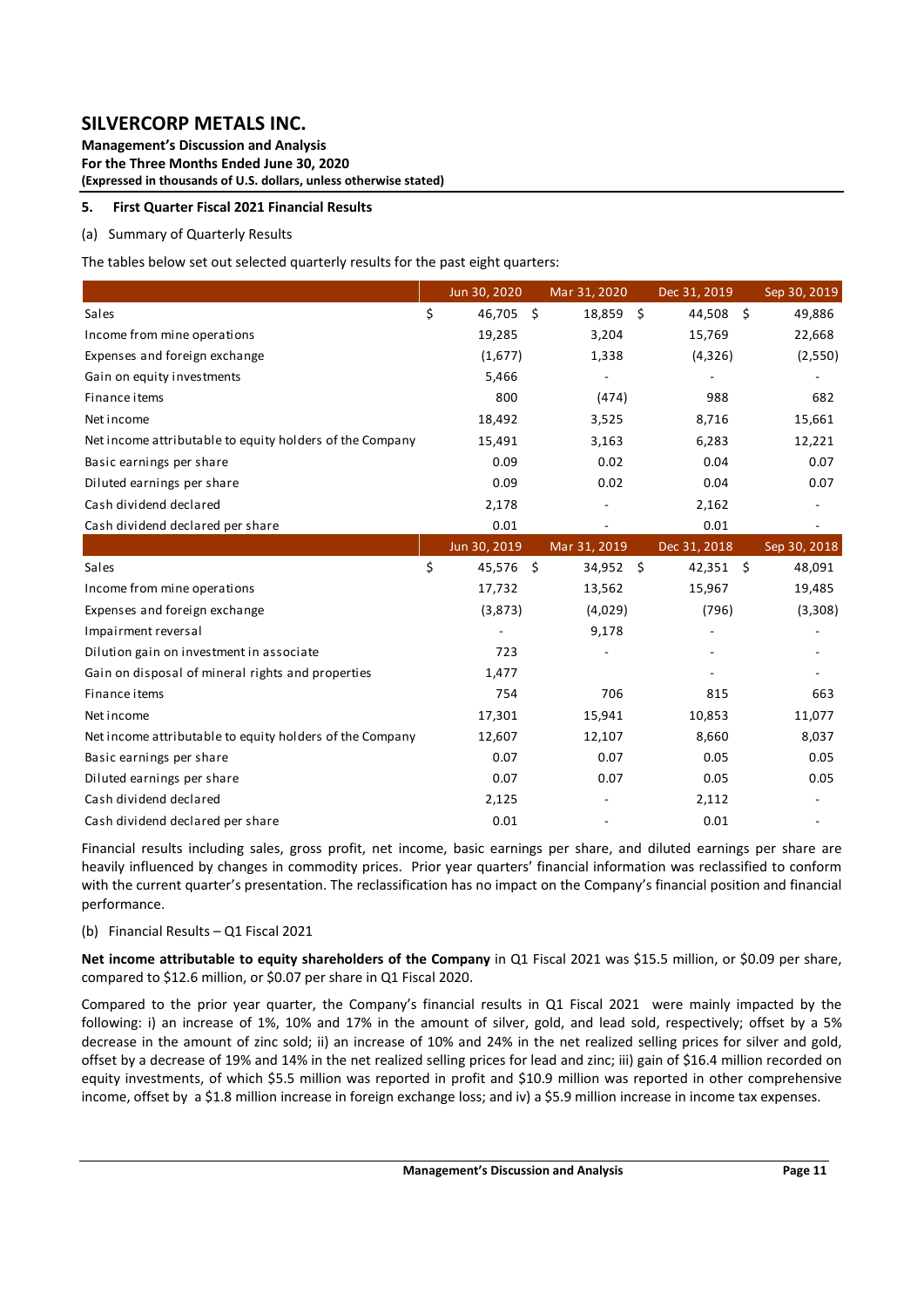**Management's Discussion and Analysis For the Three Months Ended June 30, 2020 (Expressed in thousands of U.S. dollars, unless otherwise stated)** 

**Revenue** in Q1 Fiscal 2021 was \$46.7 million, up 2% or \$1.1 million compared to \$45.6 million in the prior year quarter. The increase was mainly due to i) an increase of \$2.4 million in revenue arising from the increase in the amount of silver, gold and lead sold; ii) an increase of \$2.7 million in revenue arising from the increase in net realized selling prices for silver and gold; offset by iii) a decrease of \$3.6 million in revenue arising from the decrease in net realized selling price for lead and zinc; and iv) a decrease of \$0.2 million in revenue due to less zinc sold.; and v) a decrease of \$0.1 million in revenue from other metals. Silver, gold and base metal sales represented \$26.2 million, \$1.5 million, and \$19.0 million, respectively, compared to silver, gold and base metals sales of \$23.6 million, \$1.1 million, and \$20.9 million, respectively, in the prior year quarter. Revenue from the Ying Mining District in Q1 Fiscal 2021 was \$39.7 million, up 5% compared to \$37.8 million in the prior year quarter. Revenue from the GC Mine in Q1 Fiscal 2021 was \$7.0 million, down 10% compared to \$7.8 million in the prior year quarter.

Fluctuation in sales revenue is mainly dependent on metal sales and realized metal prices. The net realized selling price is calculated using the Shanghai Metal Exchange ("SME") price, less smelter charges, recovery, and value added tax ("VAT"). The metal prices quoted on SME, excluding gold, include VAT. The following table is a comparison among the Company's net realized prices, prices quoted on SME, and prices quoted on London Metal Exchange ("LME"):

|                             | Silver (in US\$/ounce) |  |          |         | Gold (in US\$/ounce) |         | Lead (in US\$/pound) | Zinc (in US\$/pound) |         |         |  |         |
|-----------------------------|------------------------|--|----------|---------|----------------------|---------|----------------------|----------------------|---------|---------|--|---------|
|                             | 01 2021                |  | Q1 2020  | 01 2021 |                      | Q1 2020 | Q1 2021              |                      | Q1 2020 | Q1 2021 |  | Q1 2020 |
| Net realized selling prices | 13.99                  |  | 12.70    | 1.343   |                      | 1,082   | 0.69                 |                      | 0.85    | 0.60    |  | 0.70    |
| <b>SME</b>                  | 17.30                  |  | 16.05 S  | 1.682   |                      | 1,324   | 0.92                 |                      | 1.09    | 1.06    |  | 1.43    |
| <b>LME</b>                  | 16.33                  |  | 14.88 \$ | 1.711   |                      | 1,327   | 0.76                 |                      | 0.85    | 0.89    |  | 1.23    |

**Production costs** expensed in Q1 Fiscal 2021 were \$17.7 million, a slight decrease compared to \$18.0 million in Q1 Fiscal 2020. The production costs expensed represent approximately 264,680 tonnes of ore processed and expensed at a cost of \$67.05 per tonne, compared to approximately 261,440 tonnes at \$68.85 per tonne in Q1 Fiscal 2020.

**Mineral resource taxes** in Q1 Fiscal 2021 were \$1.34 million, up 7% compared to \$1.25 million in Q1 Fiscal 2020, and the increase was mainly due to higher revenue.

Government fees and other taxes in Q1 Fiscal 2021 were \$0.5 million, compared to \$0.6 million in Q1 Fiscal 2020. Government fees and other taxes are comprised of environmental protection fees, surtaxes on VAT, land usage levies, stamp duties and other miscellaneous levies, duties and taxes imposed by the state and local Chinese governments.

**Income from mine operations** in Q1 Fiscal 2021 was \$19.3 million, or 41% of revenue, compared to \$17.7 million or 39% of revenue in Q1 Fiscal 2020. Income from mine operations at the Ying Mining District was \$17.6 million or 44% of revenue, compared to \$16.0 million or 42% of revenue in Q1 Fiscal 2020. Income from mine operations at the GC Mine was \$1.8 million or 26% of revenue, compared to \$1.8 million or 23% of revenue in Q1 Fiscal 2020.

**General and administrative expenses** in Q1 Fiscal 2021 were \$4.7 million, an increase of \$0.2 million compared to \$4.5 million in Q1 Fiscal 2020. The increase was mainly due to an increase of \$0.4 million in share‐based compensation offset by a decrease of \$0.2 million in salaries and benefits. General and administrative expenses include corporate administrative expenses of \$2.7 million (Q1 Fiscal 2020 - \$2.4 million) and mine administrative expenses of \$2.1 million (Q1 Fiscal 2020 -\$2.1 million). Items included in general and administrative expenses are as follows:

|                                    |           |       |     | Three months ended June 30, 2020 |     |       | Three months ended June 30, 2019 |           |  |       |     |       |  |  |
|------------------------------------|-----------|-------|-----|----------------------------------|-----|-------|----------------------------------|-----------|--|-------|-----|-------|--|--|
|                                    | Corporate |       |     | <b>Mines</b>                     |     | Total |                                  | Corporate |  | Mines |     | Total |  |  |
| Amortization and depreciation      |           | 120   | - S | 288                              | - S | 408   |                                  | 84        |  | 267   |     | 351   |  |  |
| Office and administrative expenses |           | 536   |     | 591                              |     | 1.127 |                                  | 637       |  | 537   |     | 1.174 |  |  |
| Professional fees                  |           | 318   |     | 113                              |     | 431   |                                  | 179       |  | 193   |     | 372   |  |  |
| Salaries and benefits              |           | 1.033 |     | 1.065                            |     | 2.098 |                                  | 1,194     |  | 1,132 |     | 2,326 |  |  |
| Share-based compensation           | 680       |       | ٠   |                                  | 680 |       | 259                              |           |  |       | 259 |       |  |  |
|                                    |           | 2,687 |     | 2.057                            |     | 4.744 |                                  | 2.353     |  | 2.129 |     | 4,482 |  |  |

**Property evaluation and business development expenses** in Q1 Fiscal 2021 were a recovery of \$3.8 million, compared to an expense of \$0.1 million in Q1 Fiscal 2020. On April 26, 2020, the Company entered into a definitive agreement with Guyana Goldfields Inc. ("Guyana Goldfield"), and subsequently amended on May 18, 2020 (collectively, the "Arrangement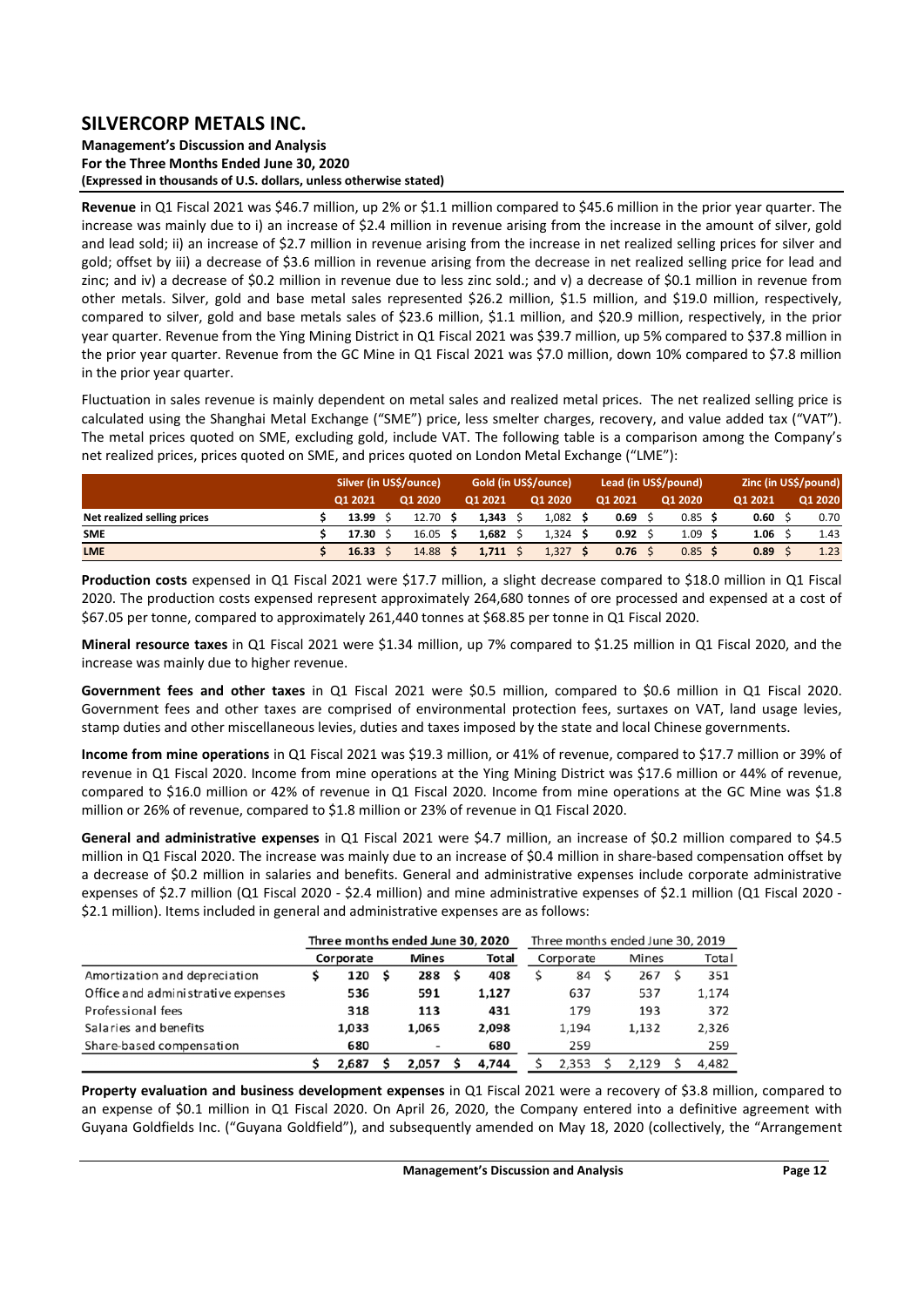**Management's Discussion and Analysis For the Three Months Ended June 30, 2020 (Expressed in thousands of U.S. dollars, unless otherwise stated)** 

Agreement") to acquire all of the issued and outstanding shares of Guyana Goldfields. On June 10, 2020, Guyana Goldfield terminated the Arrangement Agreement and paid the Company a break fee of \$6.5 million (CAD\$9.0 million). Net of expenses of \$2.5 million, a gain of \$4.0 million on this transaction was recorded as a recovery of property evaluation and business development expenses.

**Foreign exchange loss** in Q1 Fiscal 2021 was \$2.7 million, an increase of \$1.8 million compared to \$0.9 million in Q1 Fiscal 2020. The foreign exchange loss is mainly driven by the appreciation of Canadian dollar against US dollar.

**Gain on disposal of mineral rights and properties** in Q1 Fiscal 2021 was \$nil compared to \$1.5 million in Q1 Fiscal 2020. The gain recorded in Q1 Fiscal 2020 was related to the disposal of the XHP project.

**Share of loss in an associate** in Q1 Fiscal 2021 was \$0.2 million (Q1 Fiscal 2020 – \$0.3 million), representing the Company's equity acquisition in NUAG.

**Dilution gain** in Q1 Fiscal 2021 was Snil compared to \$0.7 million in Q1 Fiscal 2020. In Q1 Fiscal 2020, the Company's ownership in NUAG was diluted to 29.0% from 29.6%.

**Gain on equity investments** recorded in profit in Q1 Fiscal 2021 was \$5.5 million, compared to \$nil in Q1 Fiscal 2020. A total gain of \$16.4 million on equity investments was reported in the current quarter, of which \$10.9 million was recorded in other comprehensive income as the Company made elections to account for equity investments on an instrument‐by‐ instrument basis.

**Finance income** in Q1 Fiscal 2021 was \$0.9 million compared to \$0.9 million in Q1 Fiscal 2020. The Company invests in high yield debt instruments.

**Finance costs** in Q1 Fiscal 2021 were \$0.1 million compared to \$0.2 million in Q1 Fiscal 2020. Items included in finance costs are summarized below:

|                                                                 | <b>Q1 Fiscal 2021</b> | Q1 Fiscal 2020 |
|-----------------------------------------------------------------|-----------------------|----------------|
| Interest on bank loan                                           |                       | 45             |
| Interest on lease obligation                                    | 25                    |                |
| Loss on disposal of bonds                                       | 53                    |                |
| Unwinding of discount of environmental rehabilitation provision | 69                    | 107            |
|                                                                 | 147                   | 175            |

**Income tax expenses** in Q1 Fiscal 2021 was \$5.4 million, an increase of \$5.9 million, compared to an income tax recovery of \$0.5 million in Q1 Fiscal 2020. In Q1 Fiscal 2021, the Company recorded current income tax expenses of \$4.6 million (Q1 Fiscal 2020 – \$1.8 million) and deferred income tax expenses of \$0.8 million (Q1 Fiscal 2020 – deferred income tax recovery of \$2.2 million). The current income tax expenses in Q1 Fiscal 2020 included withholding tax expenses of \$1.1 million, which was paid at a rate of 10% on dividends distributed out of China. The deferred income tax recovery in Q1 Fiscal 2020 was mainly related to the tax benefit recognized arising from the disposal of the XHP Project.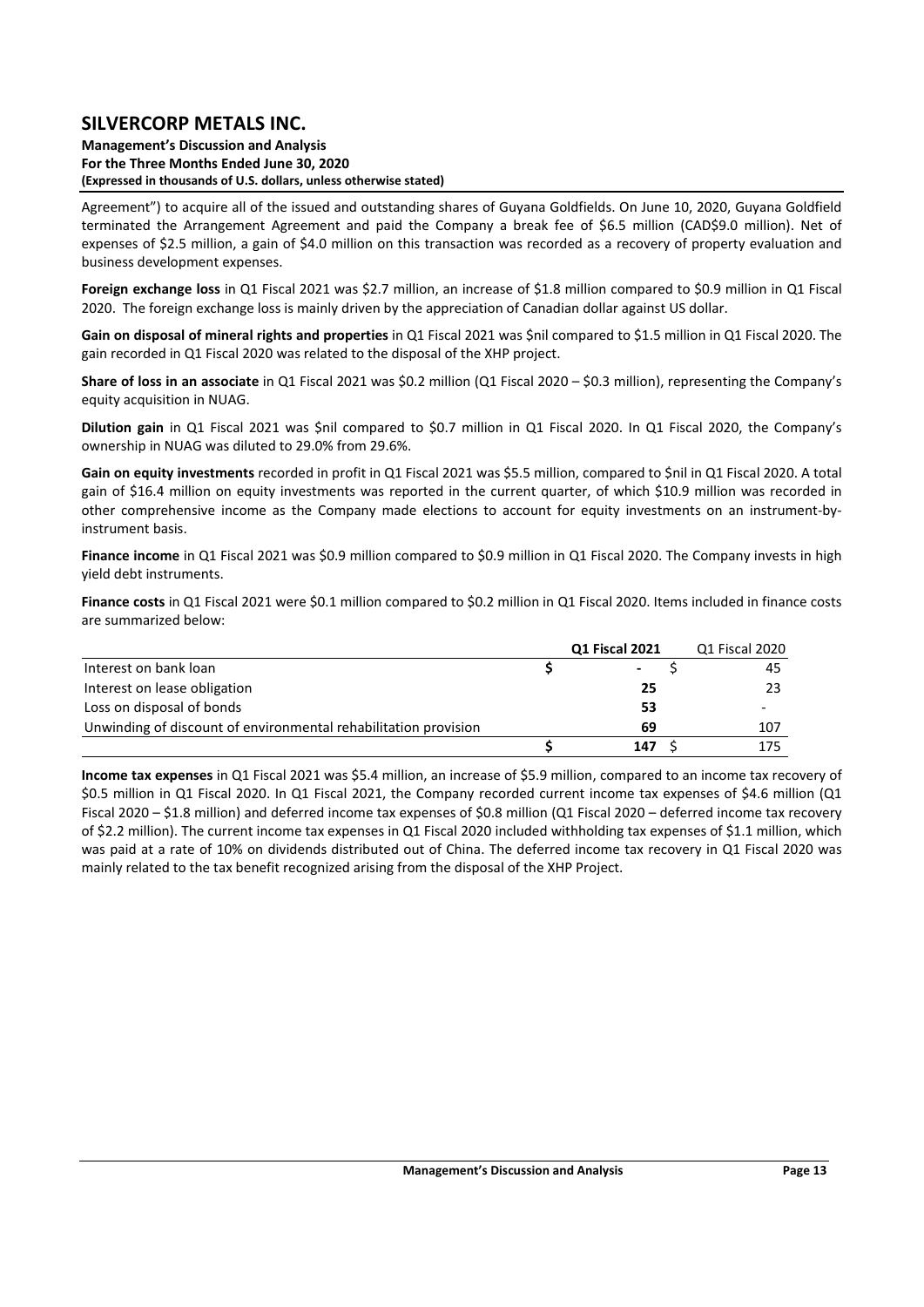**Management's Discussion and Analysis For the Three Months Ended June 30, 2020 (Expressed in thousands of U.S. dollars, unless otherwise stated)** 

### **6. Liquidity and Capital Resources**

| As at                     | June 30, 2020 | March 31, 2020 | <b>Changes</b> |
|---------------------------|---------------|----------------|----------------|
| Cash and cash equivalents | 94.024        | 65.777         | 28.247         |
| Short-term investment     | 84,362        | 76,742         | 7,620          |
|                           | 178.386       | 142.519        | 35,867         |
| Working capital           | 153,732       | 130,351        | 23.381         |

|                                                              | Three months ended June 30, |                         |  |           |                |         |  |
|--------------------------------------------------------------|-----------------------------|-------------------------|--|-----------|----------------|---------|--|
|                                                              |                             | 2020                    |  | 2019      | <b>Changes</b> |         |  |
| Cash flow                                                    |                             |                         |  |           |                |         |  |
| Cash provided by operating activities                        |                             | $30,142 \quad \text{S}$ |  | 19,898 \$ |                | 10,244  |  |
| Cash used in investing activities                            |                             | (965)                   |  | (31, 337) |                | 30,372  |  |
| Cash used in financing activities                            |                             | (3,294)                 |  | (6,375)   |                | 3,081   |  |
| Increase (decrease) in cash and cash equivalents             |                             | 25,883                  |  | (17, 814) |                | 43,697  |  |
| Effect of exchange rate changes on cash and cash equivalents |                             | 2,364                   |  | (304)     |                | 2,668   |  |
| Cash and cash equivalents, beginning of the period           |                             | 65,777                  |  | 67,441    |                | (1,664) |  |
| Cash and cash equivalents, end of the period                 |                             | 94,024                  |  | 49,323    |                | 44,701  |  |

Cash and cash equivalents and short-term investments as at June 30, 2020 were \$178.4 million, an increase of \$35.9 million or 25%, compared to \$142.5 million cash and cash equivalents and short‐term investments as at March 31, 2020.

**Working capital** as at June 30, 2020 was \$153.7 million, an increase of \$23.4 million or 18%, compared to \$130.4 million working capital as at March 31, 2020.

**Cash flows provided by operating activities** in Q1 Fiscal 2021 were \$30.1 million, an increase of \$10.2 million, compared to \$19.9 million in Q1 Fiscal 2020. The increase was mainly due to i) higher operating income, ii) positive impact from change in non‐cash operating working capital, offset by iii) higher income taxes paid. Cash flows provided by operating activities comprised primarily of:

- \$22.9 million in operating cash flow from operating activities before changes in non-cash working capital, an increase of \$3.1 million, compared to \$19.8 million in Q1 Fiscal 2020; and,
- \$7.2 million from a reduction in non‐cash working capital, compared to \$0.2 million in Q1 Fiscal 2020.

**Cash flows used in investing activities** in Q1 Fiscal 2021 were \$1.0 million, a decrease of \$30.3 million compared to \$31.3 million cash used in investing activities in Q1 Fiscal 2020. The decrease was mainly due to the cash used for acquisition activities offset by the increase in proceeds on disposal of other investment, funds from reclamation deposit, and redemption of short-term investment. Cash flows used in investing activities comprised primarily of:

- \$7.9 million spent on mineral exploration and development expenditures (Q1 Fiscal 2020 \$6.8 million);
- \$0.8 million spent to acquire plant and equipment (Q1 Fiscal 2020 ‐ \$2.1 million);
- \$5.5 million spent on other investments (Q1 Fiscal 2020 ‐ \$nil);
- \$5.8 million payment for additional investment in NUAG (Q1 Fiscal 2020 \$3.0 million); and offset by
- \$nil proceeds from the disposal of mineral rights and properties (Q1 Fiscal 2020 ‐ \$4.7 million cash received from the disposal of the XHP project);
- \$1.8 million in refund on reclamation deposits (Q1 Fiscal 2020 ‐ \$nil);
- \$16.6 million proceeds from the disposal of other investments (Q1 Fiscal 2020 \$nil); and,
- \$0.9 million cash from the net redemption of short-term investments (Q1 Fiscal 2020 \$24.1 million payment for net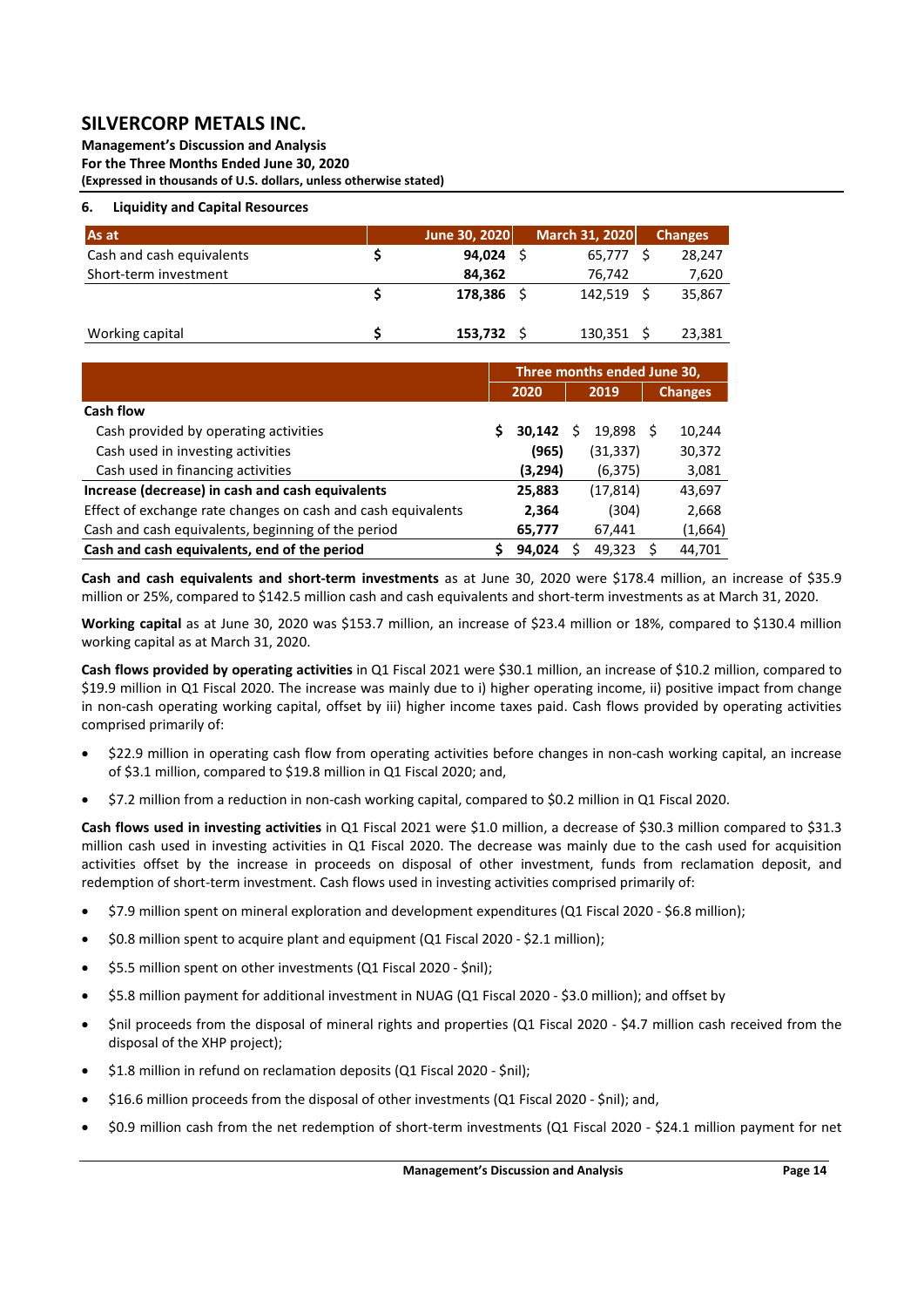**Management's Discussion and Analysis For the Three Months Ended June 30, 2020 (Expressed in thousands of U.S. dollars, unless otherwise stated)** 

#### purchase of short‐term investments).

**Cash flows used in financing activities** in Q1 Fiscal 2021 were \$3.3 million, a decrease of \$3.1 million compared to \$6.4 million in Q1 Fiscal 2020. The decrease was mainly due to:

- \$2.2 million cash dividend payment to equity shareholders (Q1 Fiscal 2020 ‐ \$2.1 million);
- \$3.2 million cash distribution to non-controlling interest (Q1 Fiscal 2020 \$nil), and offset by
- \$1.4 million repayment received from a related party (Q1 Fiscal 2020 \$nil);
- \$0.8 million cash received arising from exercise of options (Q1 Fiscal 2020 ‐ \$0.2 million).

#### **Capital Resources**

The Company's objective when managing capital is to maintain financial flexibility to continue as a going concern while optimizing growth and maximizing returns on investments from shareholders.

The Company monitors its capital structure and based on changes in operations and economic conditions, may adjust the structure by repurchasing shares, issuing new shares, issuing debt or retiring debt. The Company prepares annual budget to facilitate the management of its capital requirements. However, the Company does not have unlimited resources and its future capital requirements will depend on many factors, including, among others, cash flow from operations. To the extent that its existing resources and the funds generated by future income are insufficient to fund the Company's operations, the Company may need to raise additional funds through public or private debt or equity financing. If additional funds are raised through the issuance of equity securities, the percentage ownership of current shareholders will be reduced, and such equity securities may have rights, preferences or privileges senior to those of the holders of the Company's common shares. No assurance can be given that additional financing will be available or that, if available, can be obtained on terms favourable to the Company and its shareholders. If adequate funds are not available, the Company may be required to delay, limit or eliminate some or all of its proposed operations. The Company believes it has sufficient capital to meet its cash needs for the next 12 months, including the cost of compliance with continuing reporting requirements.

The Company is not subject to any externally imposed capital requirements.

#### **7. Financial Instruments and Related Risks**

The Company manages its exposure to financial risks, including liquidity risk, foreign exchange risk, interest rate risk, credit risk and equity price risk in accordance with its risk management framework. The Company's board of directors (the "Board") has overall responsibility for the establishment and oversight of the Company's risk management framework and reviews the Company's policies on an ongoing basis.

#### (a) *Fair value*

The Company classifies its fair value measurements within a fair value hierarchy, which reflects the significance of the inputs used in making the measurements as defined in IFRS 13, Fair Value Measurement ("IFRS 13").

Level 1 – Unadjusted quoted prices at the measurement date for identical assets or liabilities in active markets.

Level 2 – Observable inputs other than quoted prices included in Level 1, such as quoted prices for similar assets and liabilities in active markets; quoted prices for identical or similar assets and liabilities in markets that are not active; or other inputs that are observable or can be corroborated by observable market data.

Level 3 – Unobservable inputs which are supported by little or no market activity.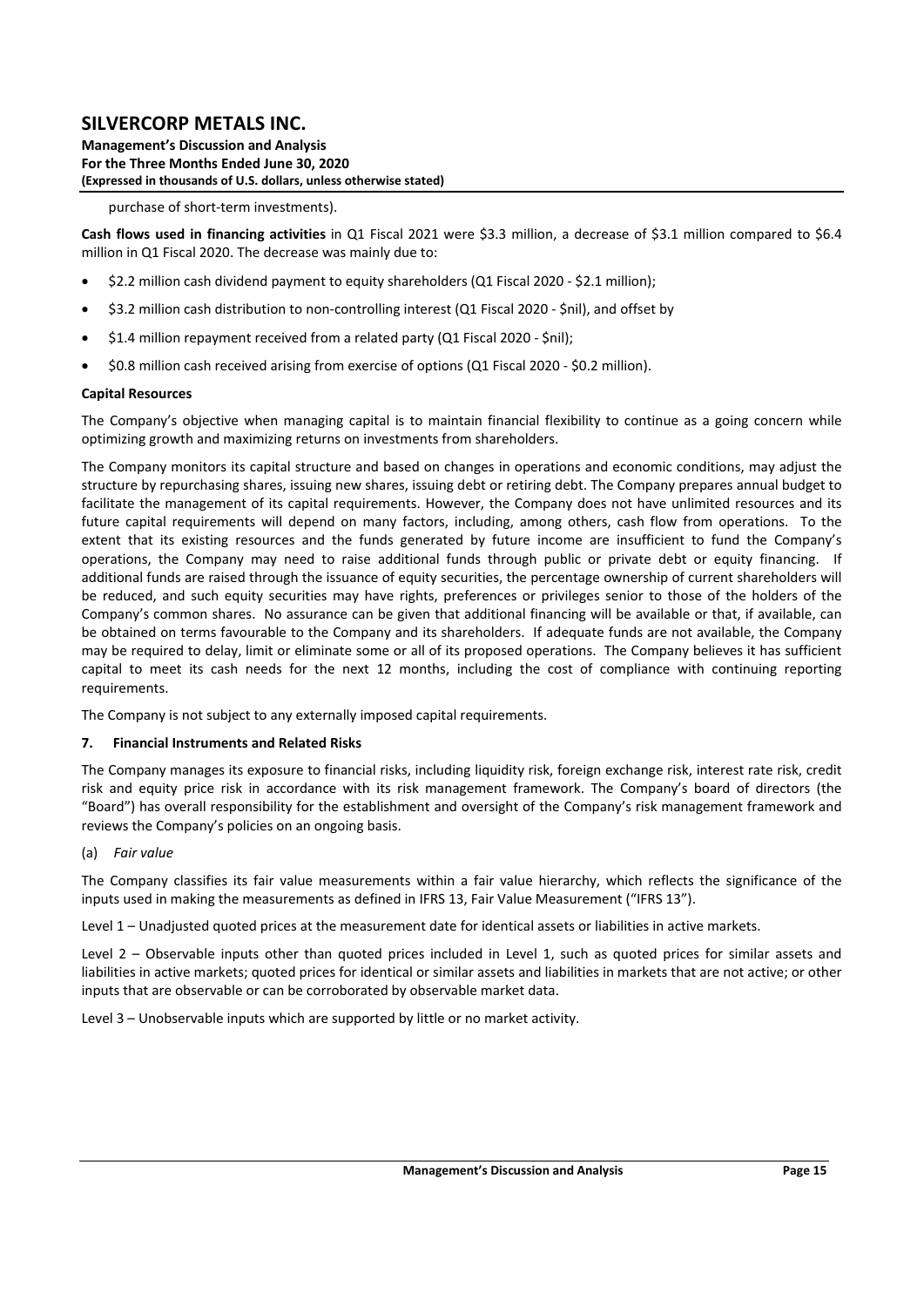**Management's Discussion and Analysis For the Three Months Ended June 30, 2020 (Expressed in thousands of U.S. dollars, unless otherwise stated)** 

The following tables set forth the Company's financial assets and liabilities that are measured at fair value level on a recurring basis within the fair value hierarchy as at June 30, 2020 and March 31, 2020 that are not otherwise disclosed. As required by IFRS 13, assets and liabilities are classified in their entirety based on the lowest level of input that is significant to the fair value measurement.

|                                                          | Fair value as at June 30, 2020 |             |  |         |     |                                 |        |  |
|----------------------------------------------------------|--------------------------------|-------------|--|---------|-----|---------------------------------|--------|--|
| <b>Recurring measurements</b>                            |                                | Level 1     |  | Level 2 |     | Level 3                         | Total  |  |
| <b>Financial assets</b>                                  |                                |             |  |         |     |                                 |        |  |
| Cash and cash equivalents                                | \$                             | $94,024$ \$ |  | $\sim$  | \$. | - \$                            | 94,024 |  |
| Short-term investments - money market instruments        |                                | 55,398      |  |         |     | ٠                               | 55,398 |  |
| Short-term investments - investment in Guyana Goldfields |                                | 7,511       |  |         |     |                                 | 7,511  |  |
| Investments in public companies                          |                                | 5,253       |  | -       |     |                                 | 5,253  |  |
| Investments in private companies                         |                                |             |  |         |     | 2,122                           | 2,122  |  |
|                                                          |                                |             |  |         |     |                                 |        |  |
|                                                          |                                |             |  |         |     | Fair value as at March 31, 2020 |        |  |
| <b>Recurring measurements</b>                            |                                | Level 1     |  | Level 2 |     | Level 3                         | Total  |  |
| <b>Financial assets</b>                                  |                                |             |  |         |     |                                 |        |  |
| Cash and cash equivalents                                | \$                             | 65,777 \$   |  | $\sim$  | -\$ | - \$                            | 65,777 |  |
| Short-term investments - money market instruments        |                                | 53,430      |  |         |     | $\overline{\phantom{a}}$        | 53,430 |  |
| Investments in public companies                          |                                | 6,633       |  |         |     |                                 | 6,633  |  |
| Investments in private companies                         |                                |             |  |         |     | 2.117                           | 2,117  |  |

Fair value of the other financial instruments excluded from the table above approximates their carrying amount as at June 30, 2020 and March 31, 2020 due to the short‐term nature of these instruments.

There were no transfers into or out of Level 3 during the three months ended June 30, 2020 and 2019.

### (b) *Liquidity risk*

Liquidity risk is the risk that the Company will not be able to meet its short‐term business requirements. The Company has in place a planning and budgeting process to help determine the funds required to support the Company's normal operating requirements on an ongoing basis and its expansion plans.

In the normal course of business, the Company enters into contracts that give rise to commitments for future minimum payments. The following summarizes the remaining contractual maturities of the Company's financial liabilities.

|                                          |               |           | June 30, 2020 |        | March 31, 2020 |
|------------------------------------------|---------------|-----------|---------------|--------|----------------|
|                                          | Within a year | 2-5 years | Over 5 years  | Total  | Total          |
| Accounts payable and accrued liabilities | 31,712        |           |               | 31.712 | 23,129         |
| Lease obligation                         | 594           | 1,425     |               | 2.019  | 2,069          |
|                                          | 32,306        | 1,425     |               | 33,731 | 25,198         |

#### (c) *Foreign exchange risk*

The Company reports its financial statements in US dollars. The functional currency of the head office, Canadian subsidiaries and all intermediate holding companies is CAD and the functional currency of all Chinese subsidiaries is RMB. The Company is exposed to foreign exchange risk when the Company undertakes transactions and holds assets and liabilities in currencies other than its functional currencies.

The Company currently does not engage in foreign exchange currency hedging. The Company's exposure to currency risk affect net income is summarized as follows:

| As at                                      | June 30, 2020 | 2020<br>March 31. |
|--------------------------------------------|---------------|-------------------|
| Fianncial assets denominated in US dollars | 66.525        | 60.534            |

As at June 30, 2020, with other variables unchanged, a 10% strengthening (weakening) of the CAD against the USD would have decreased (increased) net income by approximately \$6.6 million.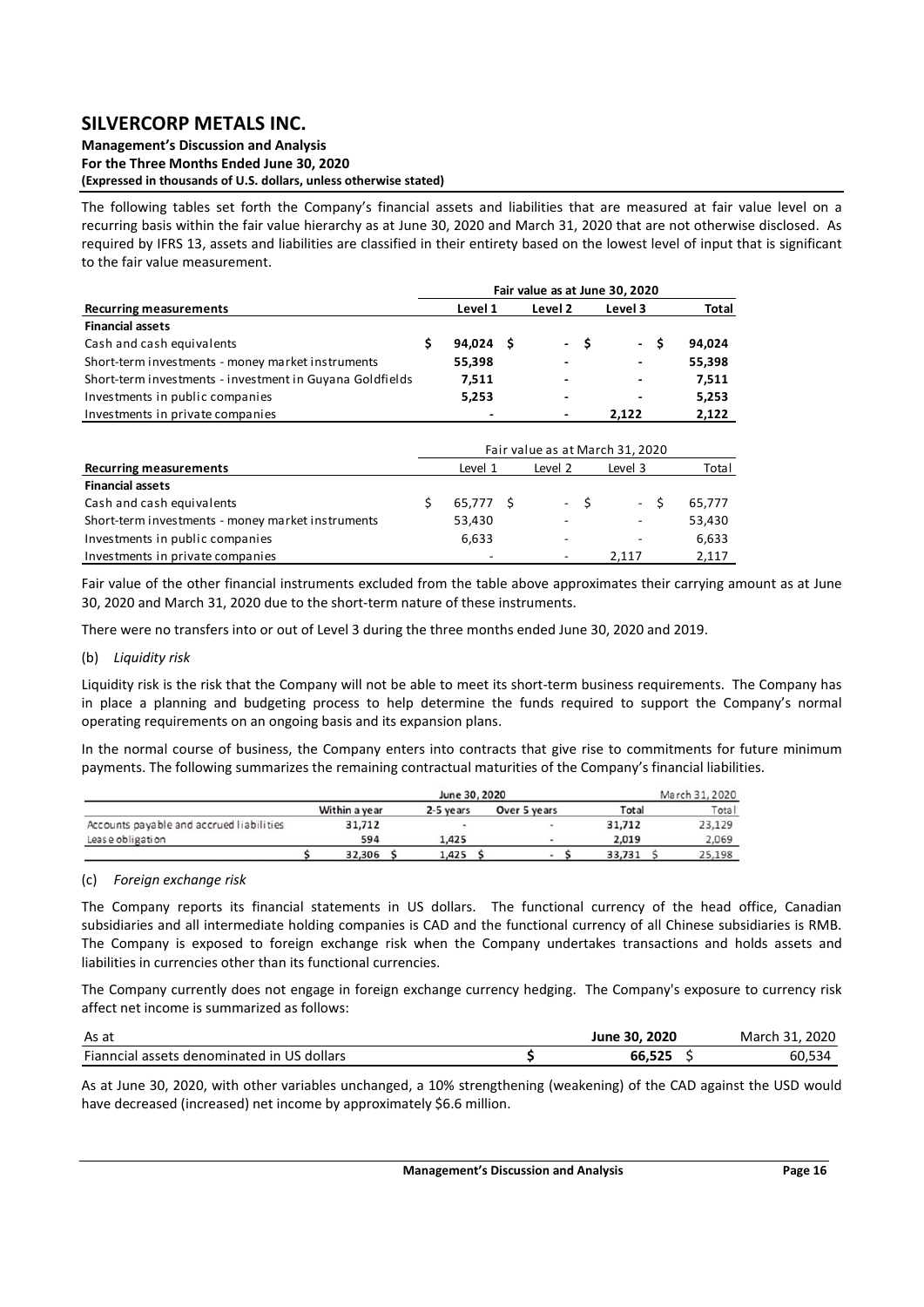**Management's Discussion and Analysis For the Three Months Ended June 30, 2020 (Expressed in thousands of U.S. dollars, unless otherwise stated)** 

#### (d) *Interest rate risk*

The Company is exposed to interest rate risk on its cash equivalents, short term investments, and bank loan payable. As at June 30, 2020, all of its interest-bearing cash equivalents and short-term investments earn interest at market rates that are fixed to maturity or at variable interest rate with terms of less than one year. The Company monitors its exposure to changes in interest rates on cash equivalents and short‐term investments. Due to the short‐term nature of the financial instruments, fluctuations in interest rates would not have a significant impact on the Company's after-tax net income.

#### (e) *Credit risk*

Credit risk is the risk that one party to a financial instrument will fail to discharge an obligation and cause the other party to incur a financial loss. The Company is exposed to credit risk primarily associated to accounts receivable, due from related parties, cash and cash equivalents and short-term investments. The carrying amount of assets included on the balance sheet represents the maximum credit exposure.

The Company undertakes credit evaluations on counterparties as necessary, requests deposits from customers prior to delivery, and has monitoring processes intended to mitigate credit risks. The Company has no trade receivables from customers as at June 30, 2020. There were no amounts in other receivables which were past due on June 30, 2020 (at March 31, 2020 ‐ \$nil) for which no provision is recognized.

#### (f)  *Equity price risk*

The Company holds certain marketable securities that will fluctuate in value as a result of trading on Canadian financial markets. As the Company's marketable securities holdings are mainly in mining companies, the value will also fluctuate based on commodity prices. Based upon the Company's portfolio as at June 30, 2020, a 10% increase (decrease) in the market price of the securities held, ignoring any foreign currency effects, would have resulted in an increase (decrease) to net income and comprehensive income of approximately \$0.8 million and \$0.5 million, respectively.

#### **8. Off‐Balance Sheet Arrangements**

The Company does not have any off‐balance sheet arrangements.

#### **9. Transactions with Related Parties**

Related party transactions are made on terms agreed upon by the related parties. The balances with related parties are unsecured, non-interest bearing, and due on demand. Related party transactions not disclosed elsewhere in this MD&A are as follows:

| Due from related parties | June 30, 2020 March 31, 2020 |       |
|--------------------------|------------------------------|-------|
| NUAG (a)                 | 62                           | 94    |
| Henan Non-ferrous (b)    | $\overline{\phantom{0}}$     | 1,425 |
|                          | 62                           | 1,519 |

- (a) The Company recovers costs for services rendered to NUAG and expenses incurred on behalf of NUAG pursuant to a services and administrative costs reallocation agreement. During the three ended June 30, 2020, the Company recovered \$161 (three months ended June 30, 2019 ‐ \$68), from NUAG for services rendered and expenses incurred on behalf of NUAG. The costs recovered from NUAG were recorded as a direct reduction of general and administrative expenses on the consolidated statements of income.
- (b) In January 2020, Henan Found advanced a loan of \$1,426 (RMB¥10 million) to Henan Non‐ferrous. The loan has a term of four months and bears an interest rate of 4.35% per annum. In May 2020, the loan, including accumulated interest, of \$1,423 (RMB¥10.1 million) was repaid.

The balances with related parties are unsecured.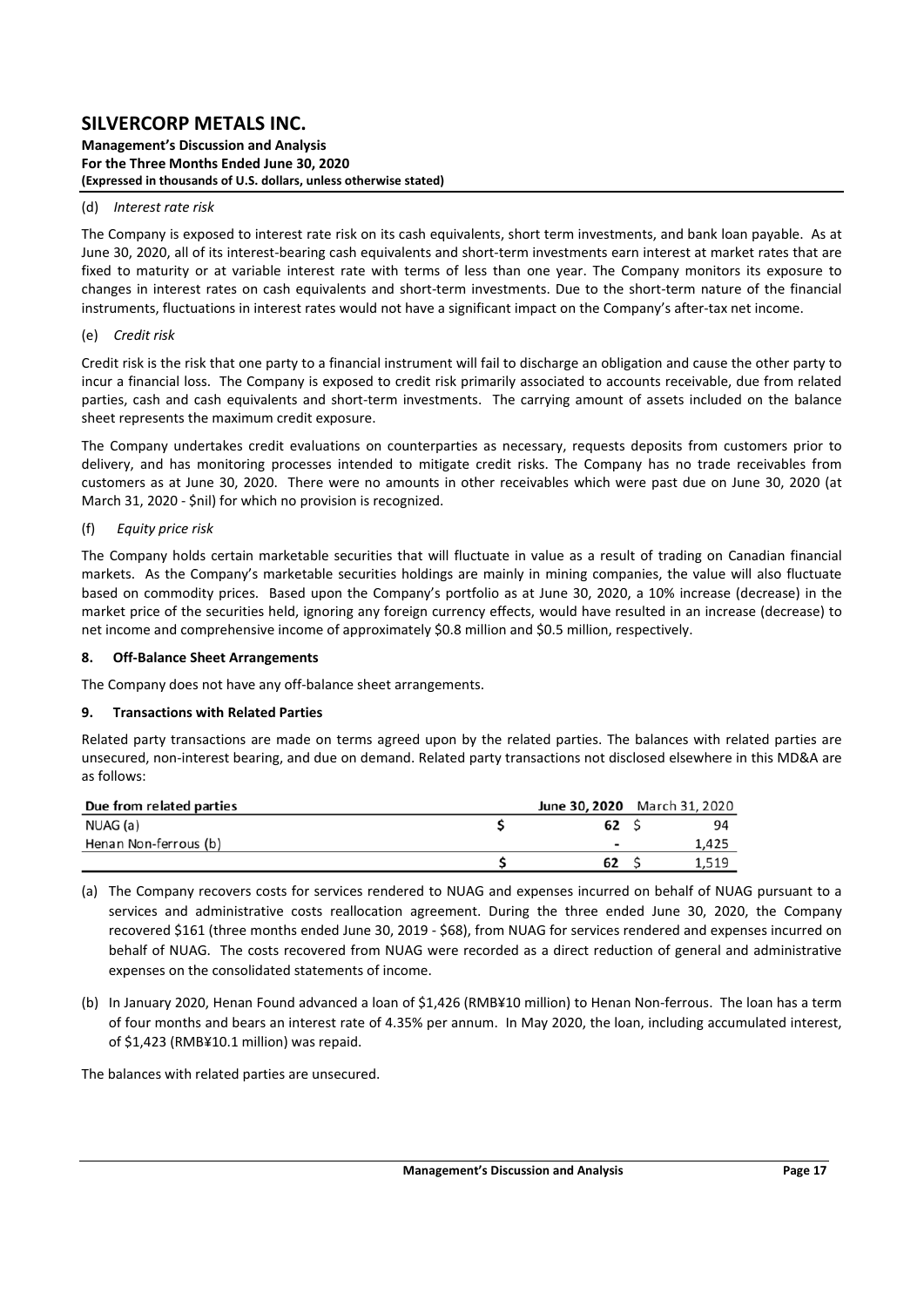**Management's Discussion and Analysis For the Three Months Ended June 30, 2020 (Expressed in thousands of U.S. dollars, unless otherwise stated)** 

#### **10. Alternative Performance (non‐IFRS) Measures**

The following alternative performance measures are used by the Company to manage and evaluate operating performance of the Company's mines and are widely reported in the silver mining industry as benchmarks for performance, but are alternative performance (non‐IFRS) measures that do not have standardized meaning prescribed by IFRS and therefore unlikely to be comparable to similar measures presented by other companies. Accordingly, it is intended to provide additional information and should not be considered in isolation or as a substitute for measures of performance prepared in accordance with IFRS. To facilitate a better understanding of these measures, the tables in this section provides the reconciliation of these measures to the financial statements for the three months ended June 30, 2020 and 2019:

#### (a) Costs per Ounce of Silver

Cash cost and all-in sustaining cost ("AISC") per ounce of silver, net of by-product credits, are non-IFRS measures. The Company produces by‐product metals incidentally to our silver mining activities. We have adopted the practice of calculating a performance measure with the net cost of producing an ounce of silver, our primary payable metal, after deducting revenues gained from incidental by‐product production. This performance measure has been commonly used in the mining industry for many years and was developed as a relatively simple way of comparing the net production costs of the primary metal for a specific period against the prevailing market price of such metal.

Cash cost is calculated by deducting revenue from the sales of all metals other than silver and is calculated per ounce of silver sold.

AISC is an extension of the "cash cost" metric and provides a comprehensive measure of the Company's operating performance and ability to generate cash flows. AISC has been calculated based on World Gold Council ("WGC") guidance released in 2013 and undated in 2018. The WGC is not a regulatory organization and does not have the authority to develop accounting standards for disclosure requirements.

AISC is based on the Company's cash costs, net of by‐product sales, and further includes corporate general and administrative expense, government fee and other taxes, reclamation cost accretion, lease liability payments, and sustaining capital expenditures. Sustaining capital expenditures are those costs incurred to sustain and maintain existing assets at current productive capacity and constant planned levels of production output. Excluded are non‐sustaining capital expenditures, which result in a material increase in the life of assets, materially increase resources or reserves, productive capacity, or future earning potential, or significant improvement in recovery or grade, or which do not relate to the current production activities. The Company believes that this measure represents the total sustainable costs of producing silver from current operations and provides additional information about the Company's operational performance and ability to generate cash flows.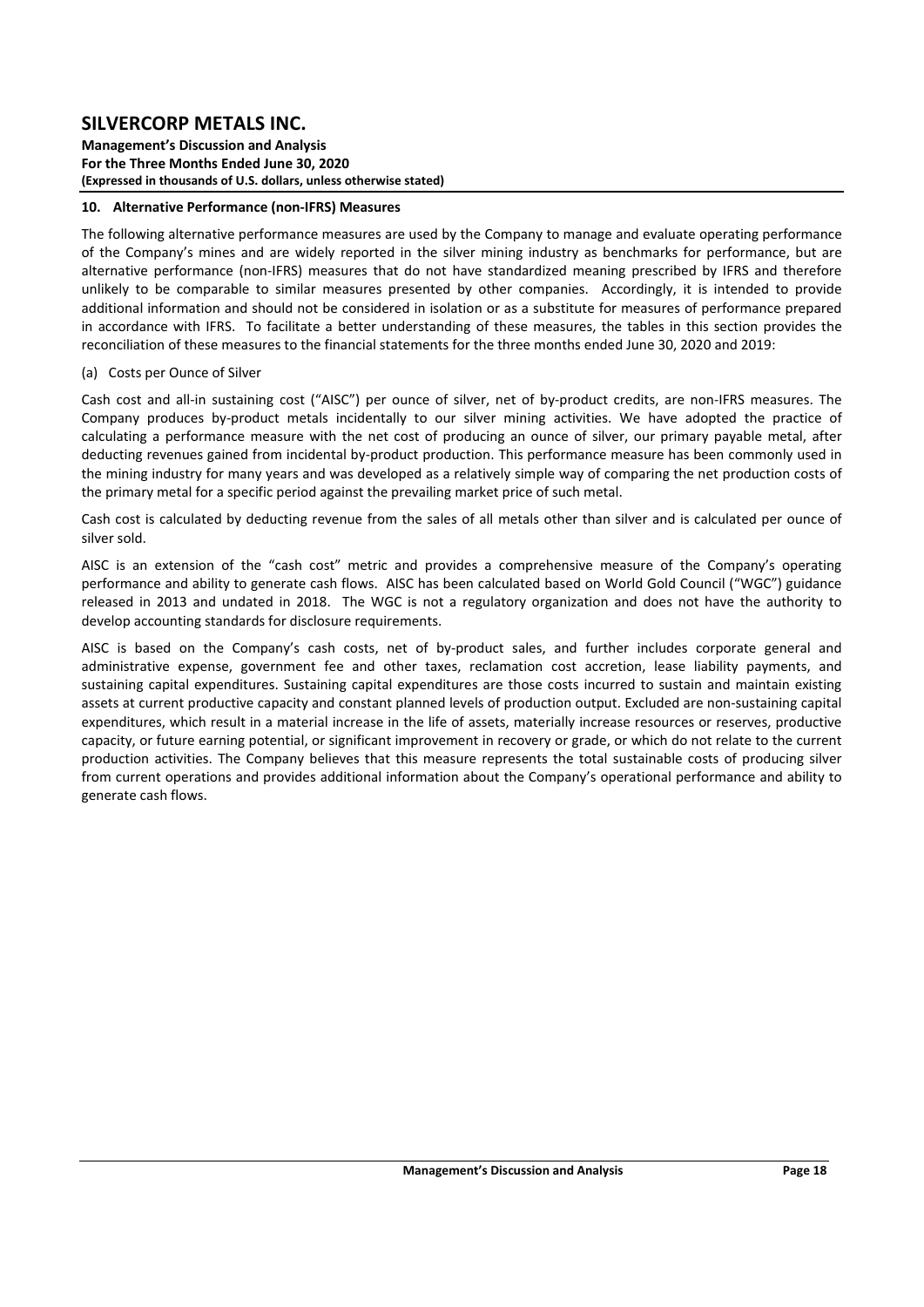**Management's Discussion and Analysis** 

**For the Three Months Ended June 30, 2020** 

**(Expressed in thousands of U.S. dollars, unless otherwise stated)** 

The following table provides a reconciliation of cash cost and AISC per ounce of silver, net of by-product credits:

|                                                                       |             |   |                    |   |             |   |                          |   | Three months ended June 30, 2020 |   |                        |    |                    | Three months ended June 30, 2019 |                          |    |                |                        |
|-----------------------------------------------------------------------|-------------|---|--------------------|---|-------------|---|--------------------------|---|----------------------------------|---|------------------------|----|--------------------|----------------------------------|--------------------------|----|----------------|------------------------|
| (Expressed in thousands of U.S. dollars, except ounce and per ounce   |             |   | <b>Ying Mining</b> |   |             |   |                          |   |                                  |   |                        |    | <b>Ying Mining</b> |                                  |                          |    |                |                        |
| amount)                                                               |             |   | <b>District</b>    |   | GC          |   | Other                    |   |                                  |   | Corporate Consolidated |    | <b>District</b>    | GC                               | Other                    |    |                | Corporate Consolidated |
| Production costs expensed as reported                                 | A           |   | $14,123$ \$        |   | 3,624       | Ŝ |                          | Ś |                                  | Ś | 17,747                 | \$ | 13,644             | 4,356 \$                         | $\overline{\phantom{a}}$ | Ś  |                | \$<br>18,000           |
| By-product sales                                                      |             |   |                    |   |             |   |                          |   |                                  |   |                        |    |                    |                                  |                          |    |                |                        |
| Gold                                                                  |             |   | (1, 477)           |   |             |   |                          |   |                                  |   | (1, 477)               |    | (1,082)            |                                  |                          |    |                | (1,082)                |
| Lead                                                                  |             |   | (12, 346)          |   | (2,028)     |   |                          |   |                                  |   | (14, 374)              |    | (12,693)           | (2,485)                          |                          |    |                | (15, 178)              |
| Zinc                                                                  |             |   | (1, 371)           |   | (2,784)     |   |                          |   |                                  |   | (4, 155)               |    | (1,664)            | (3,488)                          |                          |    |                | (5, 152)               |
| Other                                                                 |             |   | (385)              |   | (129)       |   | $\blacksquare$           |   | ٠                                |   | (514)                  |    | (605)              | (1)                              | ٠                        |    | $\blacksquare$ | (606)                  |
| Total by-product sales                                                | B           |   | (15, 579)          |   | (4, 941)    |   | $\blacksquare$           |   | ٠                                |   | (20, 520)              |    | (16, 044)          | (5, 974)                         | ä,                       |    | $\sim$         | (22, 018)              |
| Total cash cost, net of by-product credits                            | $C = A - B$ |   | (1, 456)           |   | (1, 317)    |   | $\blacksquare$           |   | $\blacksquare$                   |   | (2,773)                |    | (2,400)            | (1,618)                          | $\sim$                   |    | $\sim$         | (4,018)                |
| Add: Mineral resources tax                                            |             |   | 1,125              |   | 211         |   | $\overline{\phantom{a}}$ |   | $\blacksquare$                   |   | 1,336                  |    | 1,017              | 234                              | ä,                       |    | $\sim$         | 1,251                  |
| General and administrative                                            |             |   | 1,395              |   | 549         |   | 113                      |   | 2.687                            |   | 4,744                  |    | 1,461              | 484                              | 184                      |    | 2,353          | 4,482                  |
| Amortization included in general and administrative                   |             |   | (115)              |   | (90)        |   | (83)                     |   | (120)                            |   | (408)                  |    | (111)              | (80)                             | (76)                     |    | (84)           | (351)                  |
| Exploration and business development*                                 |             |   |                    |   |             |   |                          |   | 185                              |   | 185                    |    |                    |                                  |                          |    | 66             | 66                     |
| Government fees and other taxes                                       |             |   | 458                |   | 81          |   | 1                        |   |                                  |   | 540                    |    | 486                | 92                               | 1                        |    | 15             | 594                    |
| <b>Reclamation accretion</b>                                          |             |   | 55                 |   | 6           |   | 8                        |   | ٠                                |   | 69                     |    | 93                 | 6                                | 8                        |    |                | 107                    |
| Lease payment                                                         |             |   |                    |   |             |   |                          |   | 132                              |   | 132                    |    |                    |                                  | ×                        |    | 101            | 101                    |
| Sustaining capital expenditures                                       |             |   | 5,454              |   | 1.042       |   | $\mathbf{r}$             |   | 189                              |   | 6,685                  |    | 7,471              | 697                              | ×                        |    | 151            | 8,319                  |
| All-in sustaining cost, net of by-product credits                     | F           |   | 6.916              |   | 482         |   | 39                       |   | 3.073                            |   | 10,510                 |    | 8.017              | (185)                            | 117                      |    | 2.602          | 10,551                 |
| Add: Non-sustaining capital expenditures                              |             |   | 1,611              |   | 274         |   | 87                       |   | ٠                                |   | 1,972                  |    | 479                | 142                              |                          |    |                | 621                    |
| All-in cost, net of by-product credits                                | G           |   | 8,527              |   | 756         |   | 126                      |   | 3,073                            |   | 12,482                 |    | 8,496              | (43)                             | 117                      |    | 2,602          | 11,172                 |
| Silver ounces sold ('000s)                                            | H           |   | 1.672              |   | 200         |   |                          |   |                                  |   | 1,872                  |    | 1.662              | 193                              |                          |    |                | 1,855                  |
| Cash cost per ounce of silver, net of by-product credits              | $(A+B)/H$   | Ŝ | (0.87)             | Ŝ | $(6.59)$ \$ |   |                          |   |                                  |   | (1.48)                 | \$ | (1.44)             | $(8.38)$ \$                      |                          | \$ | ٠              | (2.17)                 |
| All-in sustaining cost per ounce of silver, net of by-product credits | F/H         | Ś | 4.14               | S | 2.41        |   |                          |   |                                  | Ś | 5.61                   | Ś  | 4.82               | $(0.96)$ \$                      |                          |    |                | 5.69                   |
| All-in cost per ounce of silver, net of by-product credits            | G/H         |   | 5.10               | Ŝ | 3.78        | Ŝ |                          | Ś |                                  | Ś | 6.67                   | Ś  | 5.11               | $(0.22)$ \$                      |                          | \$ |                | 6.02                   |
| By-product credits per ounce of silver                                |             |   |                    |   |             |   |                          |   |                                  |   |                        |    |                    |                                  |                          |    |                |                        |
| Gold                                                                  |             |   | (0.88)             |   |             |   |                          |   |                                  |   | (0.79)                 |    | (0.65)             |                                  |                          |    |                | (0.58)                 |
| Lead                                                                  |             |   | (7.38)             |   | (10.14)     |   |                          |   |                                  |   | (7.68)                 |    | (7.64)             | (12.88)                          |                          |    |                | (8.18)                 |

(b) Costs per Tonne of Ore Processed

The Company uses cost per tonne of ore processed to manage and evaluate operating performance at each of its mines. Cost per tonne of ore processed is calculated based on total production costs on a sales basis, adjusted for changes in inventory, to arrive at total production costs that relate to ore production during the period. These total production costs are then further divided into mining cost, shipping cost, and milling cost. Cost per tonne of ore processed is the total of per tonne mining cost, per tonne shipping cost, and per tonne milling cost.

**Zinc (13.92) (0.82) ‐ ‐ (2.22)**  (18.07) (1.00) ‐ ‐ (2.78) **Other (0.65) (0.23) ‐ ‐ (0.27)**  (0.01) (0.36) ‐ ‐ (0.33) Total by-product credits per ounce of silver the content of the content of the content of the content of the content of the content of the content of the content of the content of the content of the content of the content

All-in sustaining production cost per tonne is an extension of the cash production cost per tonne and provides a comprehensive measure of the Company's operating performance and ability to generate cash flows. All-in sustaining production cost per tonne is based on the Company's cash production cost, and further includes corporate general and administrative expense, government fee and other taxes, reclamation cost accretion, lease liability payments, and sustaining capital expenditures. The Company believes that this measure represents the total sustainable costs of processing ore from current operations and provides additional information about the Company's operational performance and ability to generate cash flows.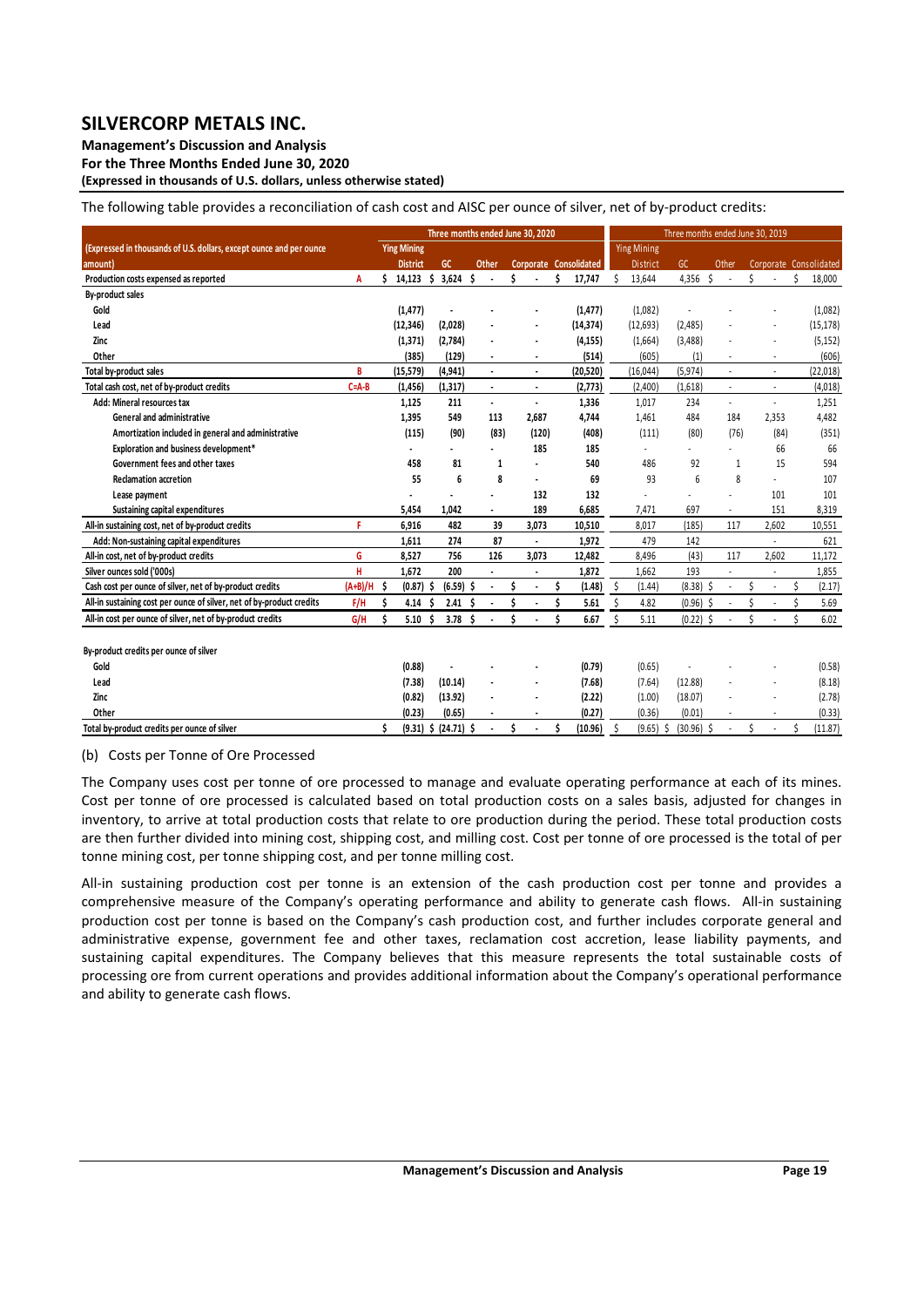**Management's Discussion and Analysis** 

**For the Three Months Ended June 30, 2020** 

**(Expressed in thousands of U.S. dollars, unless otherwise stated)** 

The following table provides a reconciliation of production cost and all-in sustaining production cost per tonne of ore processed.

|                                                        |                     |    |                    |    | Three months ended June 30, 2020 |    |                          |   |                          |    |                                     |    |                    |    | Three months ended June 30, 2019 |    |              |    |       |    |                             |
|--------------------------------------------------------|---------------------|----|--------------------|----|----------------------------------|----|--------------------------|---|--------------------------|----|-------------------------------------|----|--------------------|----|----------------------------------|----|--------------|----|-------|----|-----------------------------|
| (Expressed in thousands of U.S. dollars, except ounce  |                     |    | <b>Ying Mining</b> |    |                                  |    |                          |   |                          |    |                                     |    | <b>Ying Mining</b> |    |                                  |    |              |    |       |    |                             |
| and per ounce amount)                                  |                     |    | <b>District</b>    |    | <b>GC</b>                        |    |                          |   |                          |    | <b>Other</b> Corporate Consolidated |    | <b>District</b>    |    | GC.                              |    |              |    |       |    | Other CorporateConsolidated |
| Production costs expensed as reported                  |                     | \$ | 14.123 \$          |    | 3.624                            | \$ |                          | Ś |                          | \$ | 17,747                              | Ś  | 13,644 \$          |    | 4,356                            | Ŝ. |              | \$ |       | \$ | 18,000                      |
| Depreciation and amortization as reported              |                     |    | 5,015              |    | 725                              |    |                          |   |                          |    | 5,740                               |    | 5,052              |    | 817                              |    |              |    |       |    | 5,869                       |
| Change in stockpile and concentrate inventory          |                     |    |                    |    |                                  |    |                          |   |                          |    |                                     |    |                    |    |                                  |    |              |    |       |    |                             |
| Less: stockpile and concentrate inventory - Beginning  |                     |    | (4,474)            |    | (241)                            |    | (790)                    |   |                          |    | (5,505)                             |    | (5, 947)           |    | (213)                            |    | (834)        |    |       |    | (6,994)                     |
| Add: stockpile and concentrate inventory - Ending      |                     |    | 3,404              |    | 504                              |    | 792                      |   |                          |    | 4,700                               |    | 5,979              |    | 104                              |    | 816          |    |       |    | 6,899                       |
| Adjustment for foreign exchange movement               |                     |    | (326)              |    | (2)                              |    | (2)                      |   | $\overline{a}$           |    | (330)                               |    | 78                 |    | 5                                |    | 18           |    | ä,    |    | 101                         |
|                                                        |                     |    | (1, 396)           |    | 261                              |    |                          |   | $\overline{\phantom{a}}$ |    | (1, 135)                            |    | 110                |    | (104)                            |    | à,           |    | ×     |    | 6                           |
| <b>Total production cost</b>                           |                     | Ś. | 17,742 \$          |    | 4,610                            | Ś  | $\blacksquare$           | Ś | ÷,                       | \$ | 21,217                              | \$ | 18,806             | \$ | 5,069                            | Ś  | ä,           |    |       | \$ | 23,875                      |
| Depreciation and amortization charged to mining costs  | A                   |    | 4,149              |    | 673                              |    |                          |   | $\overline{a}$           |    | 4,822                               |    | 5,019              |    | 631                              |    |              |    | ä,    |    | 5,650                       |
| Depreciation and amortization charged to milling costs | B                   |    | 282                |    | 101                              |    |                          |   | $\overline{\phantom{a}}$ |    | 383                                 |    | 316                |    | 166                              |    | ä,           |    | ÷.    |    | 482                         |
| Total non-cash production cost                         |                     | Ś. | 4,431 \$           |    | 774                              | Ś  | $\overline{\phantom{a}}$ | Ś | ÷,                       | Ś  | 5,205                               | \$ | 5.335              | Ś  | 797                              | Ś  | ä,           |    |       | \$ | 6,132                       |
| Cash mining cost                                       | c                   |    | 11,168             |    | 2,824                            |    |                          |   | $\overline{\phantom{a}}$ |    | 13,992                              |    | 11,134             |    | 3,138                            |    | ł,           |    | ÷,    |    | 14,272                      |
| Shipping cost                                          | D                   |    | 642                |    |                                  |    |                          |   |                          |    | 642                                 |    | 712                |    | ä,                               |    |              |    |       |    | 712                         |
| Cash milling cost                                      | F                   |    | 1,501              |    | 1,011                            |    |                          |   |                          |    | 2,512                               |    | 1,625              |    | 1,134                            |    |              |    |       |    | 2,759                       |
| Total cash production cost                             |                     | ¢  | 13,311             | Ŝ. | 3,835                            | Ś  | $\overline{\phantom{a}}$ | Ś | $\overline{a}$           | Ś  | 17,146                              | \$ | 13,471             | \$ | 4,272                            | Ś  | ÷.           | \$ | ä,    | \$ | 17,743                      |
| <b>General and administrative</b>                      |                     |    | 1,395              |    | 549                              |    | 113                      |   | 2,687                    |    | 4,744                               |    | 1,461              |    | 484                              |    | 184          |    | 2,353 |    | 4,482                       |
| Exploration and business development*                  |                     |    | $\overline{a}$     |    | $\blacksquare$                   |    | $\blacksquare$           |   | 185                      |    | 185                                 |    | ÷.                 |    | ä,                               |    | ÷.           |    | 66    |    | 66                          |
| Amortization included in general and administrative    |                     |    | (115)              |    | (90)                             |    | (83)                     |   | (120)                    |    | (408)                               |    | (111)              |    | (80)                             |    | (76)         |    | (84)  |    | (351)                       |
| Government fees and other taxes                        |                     |    | 458                |    | 81                               |    | $\mathbf{1}$             |   |                          |    | 540                                 |    | 486                |    | 92                               |    | $\mathbf{1}$ |    | 15    |    | 594                         |
| <b>Reclamation accretion</b>                           |                     |    | 55                 |    | 6                                |    | 8                        |   | $\overline{a}$           |    | 69                                  |    | 93                 |    | 6                                |    | 8            |    | ÷.    |    | 107                         |
| Lease payment                                          |                     |    |                    |    |                                  |    |                          |   | 132                      |    | 132                                 |    |                    |    |                                  |    |              |    | 101   |    | 101                         |
| Sustaining capital expenditures                        |                     |    | 5,454              |    | 1,042                            |    |                          |   | 189                      |    | 6,685                               |    | 7.471              |    | 697                              |    |              |    | 151   |    | 8,319                       |
| All-in sustaining production cost                      | p                   | ¢  | 20,558             | Ŝ  | 5.423                            | Ś  | 39                       | Ś | 3,073                    | Ŝ  | 29,093                              |    | 22,871             | \$ | 5.471                            | Ś  | 117          | Ś  | 2,602 | Ś  | 31,061                      |
| Non-sustaining capital expenditures                    |                     |    | 1,611              |    | 274                              |    | 87                       |   | ÷,                       |    | 1,972                               |    | 479                |    | 142                              |    | ä,           |    | ÷,    |    | 621                         |
| All in production cost                                 | G                   | Ś. | 22,169             | Ś  | 5,697                            | Ś  | 126                      | Ś | 3,073                    | Ś  | 31,065                              | \$ | 23,350             | \$ | 5,613                            | Ś  | 117          | Ś  | 2,602 | Ś  | 31,682                      |
| Ore mined ('000s)                                      | H                   |    | 174.176            |    | 80.379                           |    |                          |   | $\overline{a}$           |    | 254.555                             |    | 176.584            |    | 80.808                           |    |              |    |       |    | 257.392                     |
| Ore shipped ('000s)                                    |                     |    | 176.317            |    | 80.379                           |    |                          |   |                          |    | 256.696                             |    | 176.379            |    | 80.808                           |    |              |    |       |    | 257.187                     |
| Ore milled ('000s)                                     |                     |    | 177.689            |    | 84.637                           |    |                          |   |                          |    | 262.326                             |    | 177.681            |    | 81.861                           |    |              |    |       |    | 259.542                     |
| Per tonne Production cost                              |                     |    |                    |    |                                  |    |                          |   |                          |    |                                     |    |                    |    |                                  |    |              |    |       |    |                             |
| Non-cash mining cost (\$/tonne)                        | $K = A/H$           |    | 23.82              |    | 8.37                             |    |                          |   |                          |    | 18.94                               |    | 28.42              |    | 7.81                             |    |              |    |       |    | 21.95                       |
| Non-cash milling cost (\$/tonne)                       | $L=B/J$             |    | 1.59               |    | 1.19                             |    |                          |   |                          |    | 1.46                                |    | 1.78               |    | 2.03                             |    |              |    |       |    | 1.86                        |
| Non-cash production cost (\$/tonne)                    | $M=K+L$             | ¢  | $25.41$ \$         |    | 9.56                             | Ś. | $\blacksquare$           | Ś | $\ddot{\phantom{a}}$     | Ś  | 20.40                               | \$ | 30.20              | Ś  | 9.84                             | Ŝ. | ä,           | Ś  |       | Ś  | 23.81                       |
| Cash mining cost (\$/tonne)                            | $N = C/H$           |    | 64.12              |    | 35.13                            |    |                          |   |                          |    | 54.97                               |    | 63.05              |    | 38.83                            |    |              |    |       |    | 55.45                       |
| Shipping costs (\$/tonne)                              | $O = D / I$         |    | 3.64               |    |                                  |    |                          |   |                          |    | 2.50                                |    | 4.04               |    |                                  |    |              |    |       |    | 2.77                        |
| Cash milling costs (\$/tonne)                          | $P=E/J$             |    | 8.45               |    | 11.95                            |    |                          |   | $\ddot{\phantom{a}}$     |    | 9.58                                |    | 9.15               |    | 13.85                            |    |              |    | ÷     |    | 10.63                       |
| Cash production costs (\$/tonne)                       | $Q=N+O+P$           | ¢  | 76.21              | Ś  | 47.08                            | Ś  | $\overline{\phantom{a}}$ | Ś | $\overline{\phantom{a}}$ | Ś  | 67.05                               | \$ | 76.24              | Ś. | 52.68                            | Ś  |              | \$ |       | Ś  | 68.85                       |
| All-in sustaining production costs (\$/tonne)          | P=(F-C-D-E)/J+Q S   |    | 116.99             | Ś  | 65.84                            | Ś  |                          | Ś | $\overline{\phantom{a}}$ | Ś  | 112.59                              | Ś  | 129.14             | \$ | 67.33                            | Ś  | ×,           | Ś  |       | Ś  | 120.16                      |
| All in costs (\$/tonne)                                | $S = P + (G - F)/J$ | Ś  | 126.06             | Ś. | 69.08                            | Ś  |                          | Ś |                          | Ś  | 120.11                              | Ś  | 131.84             | Ś. | 69.06                            | Ś  |              | \$ |       | Ś  | 122.56                      |

#### **11. Critical Accounting Policies and Estimates**

The preparation of financial statements in conformity with IFRS requires management to make estimates and assumptions that affect the amounts reported on the consolidated financial statements. These critical accounting estimates represent management estimates that are uncertain and any changes in these estimates could materially impact the Company's consolidated financial statements. Management continuously reviews its estimates and assumptions using the most current information available.

The Company's critical accounting policies and estimates are described in Note 2 of the unaudited condensed consolidated financial statements for the three months ended June 30, 2020, as well as the audited consolidated financial statements for the year ended March 31, 2020.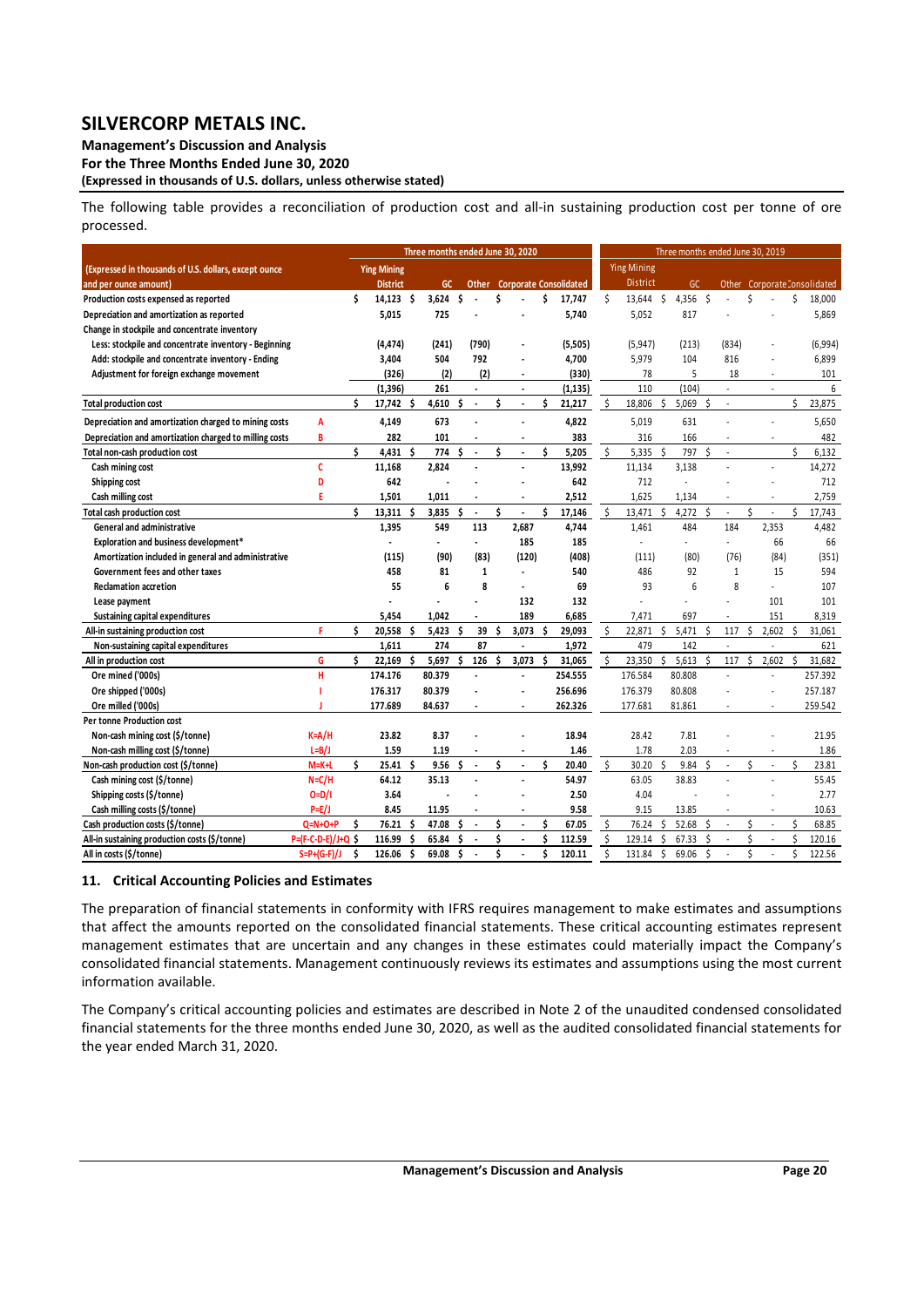**Management's Discussion and Analysis For the Three Months Ended June 30, 2020 (Expressed in thousands of U.S. dollars, unless otherwise stated)** 

### **12. New Accounting Standards**

### **(a) Changes in accounting standards**

The accounting policies applied in the preparation of the unaudited condensed interim consolidated financial statements are consistent with those applied and disclosed in the Company's audited consolidated financial statements for the year ended March 31, 2020.

### **(b) Accounting standards not yet effective**

New accounting standards and interpretations have been published that are not mandatory for the current period and have not been early adopted. These standards ae not expected to have a material impact on the Company in the current or future reporting periods. The Company has not early adopted any amendment, standard or interpretation that has been issued by the IASB but is not yet effective.

### **13. Other MD&A Requirements**

Additional information relating to the Company:

(a) may be found on SEDAR at www.sedar.com;

(b) may be found at the Company's website www.silvercorp.ca;

(c) may be found in the Company's Annual Information Form; and,

(d) is also provided in the Company's annual audited consolidated financial statements as of March 31, 2020.

### **14. Outstanding Share Data**

As at the date of this MD&A, the following securities were outstanding:

(a) Share Capital

Authorized ‐ unlimited number of common shares without par value

Issued and outstanding – **174,444,465** common shares with a recorded value of **\$245.6 million** 

Shares subject to escrow or pooling agreements ‐ nil

### (b) Options

As at the date of this MD&A, the outstanding options comprise the following:

| <b>Number of Options</b> | <b>Exercise Price (CAD\$)</b> | <b>Expiry Date</b> |
|--------------------------|-------------------------------|--------------------|
| 517,500                  | \$2.60                        | 2021-11-16         |
| 366,250                  | \$3.23                        | 2021-03-12         |
| 355,000                  | \$3.36                        | 2020-10-02         |
| 566,250                  | \$3.40                        | 2021-08-24         |
| 622,000                  | \$5.46                        | 2025-05-26         |
| 2,427,000                |                               |                    |

(c) Restricted Share Units (RSUs)

Outstanding – 1,369,999 RSUs outstanding, including 660,999 RSUs with grant date closing price of CAD\$4.94 per share, and 709,000 RSUs with grant date closing price of CAD\$5.46 per share.

#### **15. Risks, Uncertainties, and Contingencies**

The Company is exposed to many risks in conducting its business, including but not limited to: metal price risk as the Company derives its revenue from the sale of silver, lead, zinc, and gold; credit risk in the normal course of dealing with other companies and financial institutions; foreign exchange risk as the Company reports its financial statements in USD whereas the Company operates in jurisdictions that utilize other currencies; equity price risk and interest rate risk as the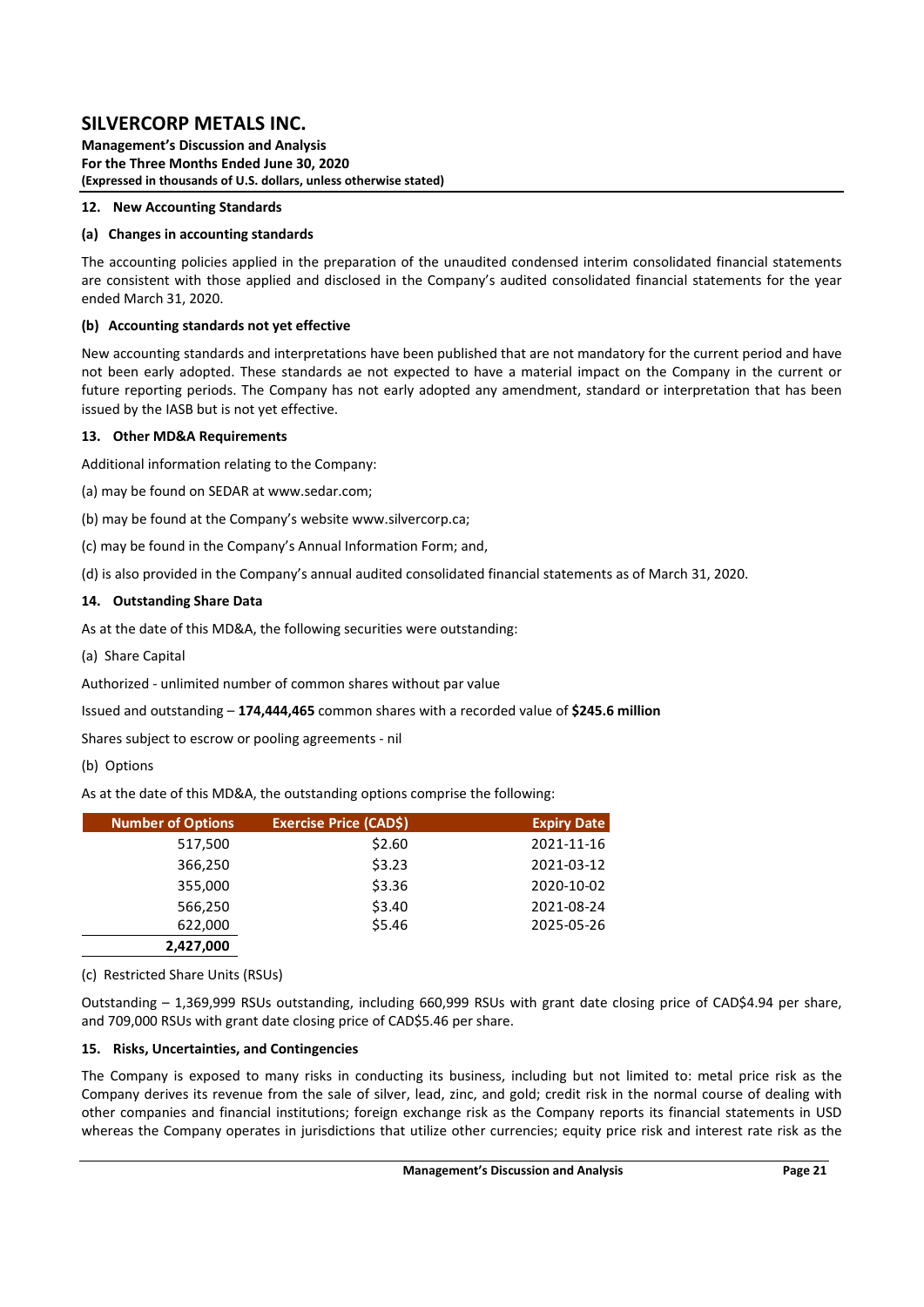#### **Management's Discussion and Analysis For the Three Months Ended June 30, 2020 (Expressed in thousands of U.S. dollars, unless otherwise stated)**

Company has investments in marketable securities that are traded in the open market or earn interest at market rates that are fixed to maturity or at variable interest rates; inherent risk of uncertainties in estimating mineral reserves and mineral resources; political risks; economic and social risks related to conducting business in foreign jurisdictions such as China; environmental risks; risks related to its relations with employees and local communities where the Company operates, and emerging risks relating to the spread of COVID-19, which has to date resulted in profound health and economic impacts globally and which presents future risks and uncertainties that are largely unknown at this time.

Management and the Board of Directors continuously assess risks that the Company is exposed to, and attempt to mitigate these risks where practical through a range of risk management strategies.

These and other risks are described in the Company's Annual Information Form, NI 43‐101 technical reports, Form 40‐F, and Audited Consolidated Financial Statements, which are available on SEDAR at www.sedar.com and/or on EDGAR at www.sec.gov. Readers are encouraged to refer to these documents for a more detailed description of some of the risks and uncertainties inherent to Silvercorp's business.

### COVID‐19

The Company's business, operations and financial condition could be materially adversely affected by the outbreak of pandemics or other health crises, such as the outbreak of COVID‐19 that was designated as a pandemic by the World Health Organization on March 11, 2020. The international response to the spread of COVID‐19 has led to significant restrictions on travel, temporary business closures, quarantines, global stock market volatility, and a general reduction in consumer activity. Such public health crises can result in operating, supply chain and project development delays and disruptions, global stock market and financial market volatility, declining trade and market sentiment, reduced movement of people and labour shortages, and travel and shipping disruption and shutdowns, including as a result of government regulation and prevention measures, or a fear of any of the foregoing, all of which could affect commodity prices, interest rates, credit risk and inflation. In addition, the current COVID-19 pandemic, and any future emergence and spread of similar pathogens could have an adverse impact on global economic conditions which may adversely impact the Company's operations, and the operations of suppliers, contractors and service providers.

The Company may experience business interruptions, including suspended (whether government mandated or otherwise) or reduced operations relating to COVID‐19 and other such events outside of the Company's control, which could have a material adverse impact on its business, operations and operating results, financial condition and liquidity.

As at the date of this MD&A, the duration of the business disruptions internationally and related financial impact of COVID‐ 19 cannot be reasonably estimated. It is unknown whether and how the Company may be affected if the pandemic persists for an extended period of time.

The Company's exposure to such public health crises also includes risks to employee health and safety. Should an employee, contractor, community member or visitor become infected with a serious illness that has the potential to spread rapidly, this could place the Company's workforce at risk.

Metal Price Risk

The Company's sales prices for lead and zinc pounds are fixed against the Shanghai Metals Exchange as quoted at www.shmet.com; gold ounces are fixed against the Shanghai Gold Exchange as quoted at www.sge.com.cn and silver ounces are fixed against the Shanghai White Platinum & Silver Exchange as quoted at www.ex‐silver.com.

The Company's revenues, if any, are expected to be in large part derived from the mining and sale of silver, lead, zinc, and gold contained in metal concentrates. The prices of those commodities have fluctuated widely, particularly in recent years, and are affected by numerous factors beyond the Company's control including international and regional economic and political conditions; expectations of inflation; currency exchange fluctuations; interest rates; global or regional supply and demand for jewellery and industrial products containing silver and other metals; sale of silver and other metals by central banks and other holders, speculators and producers of silver and other metals; availability and cost of metal substitutes; and increased production due to new mine developments and improved mining and production methods. The price of base and precious metals may have a significant influence on the market price of the Company's shares and the value of its projects. The effect of these factors on the price of base and precious metals, and therefore the viability of the Company's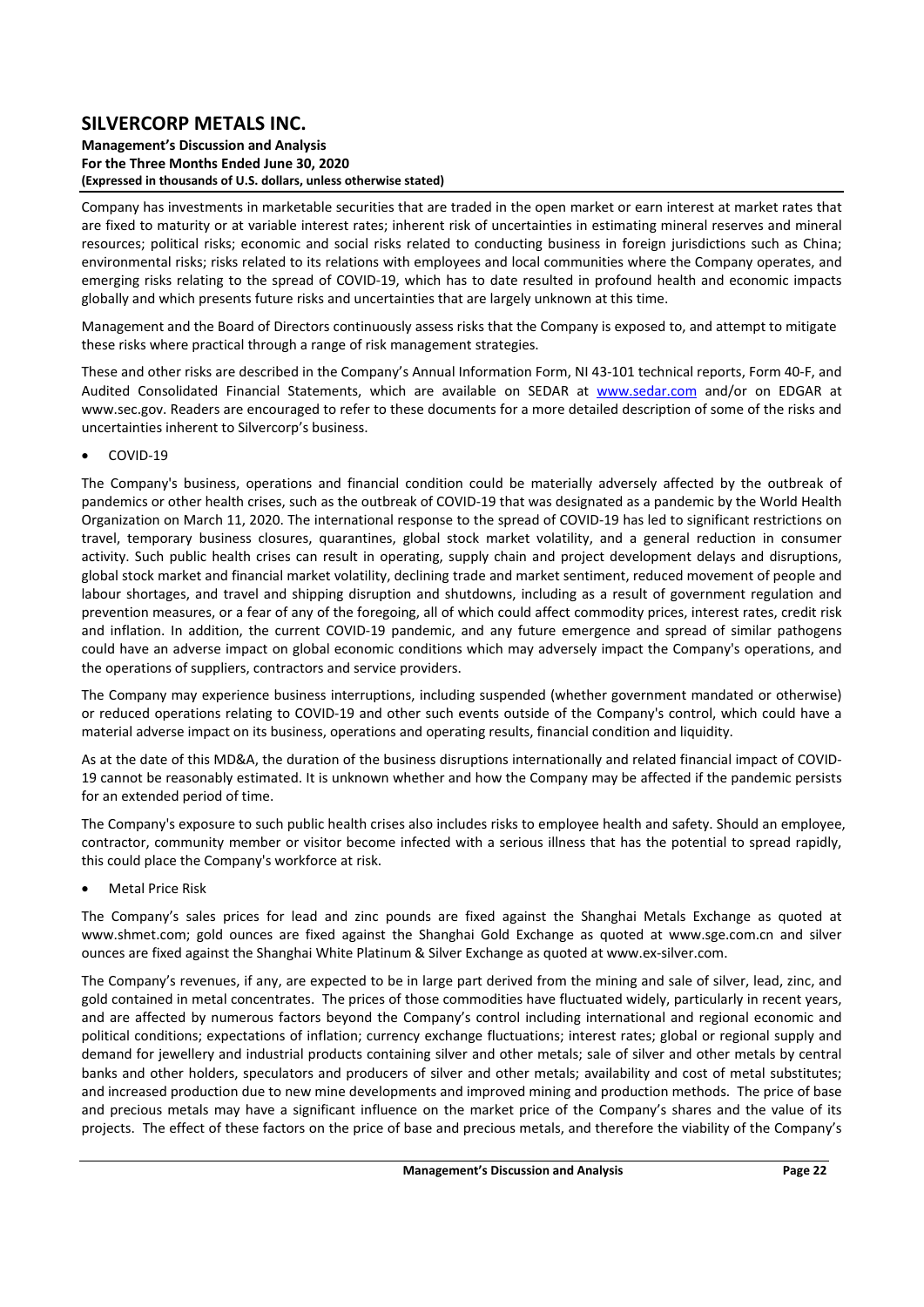**Management's Discussion and Analysis For the Three Months Ended June 30, 2020 (Expressed in thousands of U.S. dollars, unless otherwise stated)** 

exploration projects and mining operations, cannot be accurately predicted.

If silver and other metals prices were to decline significantly or for an extended period of time, the Company may be unable to continue operations, develop its projects, or fulfil obligations under agreements with the Company's ioint venture partners or under its permits or licenses.

Permits and licenses

All mineral resources and mineral reserves of the Company's subsidiaries are owned by their respective governments, and mineral exploration and mining activities may only be conducted by entities that have obtained or renewed exploration or mining permits and licenses in accordance with the relevant mining laws and regulations. No guarantee can be given that the necessary exploration and mining permits and licenses will be issued to the Company or, if they are issued, that they will be renewed, or if renewed under reasonable operational and/or financial terms, or in a timely manner, or that the Company will be in a position to comply with all conditions that are imposed.

Nearly all mining projects require government approval. There can be no certainty that approvals necessary to develop and operate mines on the Company's properties will be granted or renewed in a timely and/or economical manner, or at all.

Title to properties

With respect to the Company's Chinese properties, while the Company has investigated title to all of its mineral claims and to the best of its knowledge, title to all of its properties is in good standing, the properties may be subject to prior unregistered agreements or transfers and title may be affected by undetected defects. There may be valid challenges to the title of the Company's properties which, if successful, could impair development and/or operations. The Company cannot give any assurance that title to its properties will not be challenged. Title insurance is generally not available for mineral properties and the Company's ability to ensure that it has obtained secure claims to individual mineral properties or mining concessions may be severely constrained. The Company's mineral properties in China have not been surveyed, and the precise location and extent thereof may be in doubt.

Operations and political conditions

All the properties in which the Company has an interest are located in China, which has different regulatory and legal standards than those in North America. Even when the Company's mineral properties are proven to host economic reserves of metals, factors such as political instability, terrorism, opposition and harassment from local miners, or governmental expropriation or regulation may prevent or restrict mining of any such deposits or repatriation of profits.

All the Company's operations are located in China. These operations are subject to the risks normally associated with conducting business in China. Some of these risks are more prevalent in countries which are less developed or have emerging economies, including uncertain political and economic environments, as well as risks of war and civil disturbances or other risks which may limit or disrupt a project, restrict the movement of funds or result in the deprivation of contractual rights or the taking of property by nationalization or expropriation without fair compensation, risk of adverse changes in laws or policies, increases in foreign taxation or royalty obligations, license fees, permit fees, delays in obtaining or the inability to obtain necessary governmental permits, limitations on ownership and repatriation of earnings, and foreign exchange controls and currency devaluations.

In addition, the Company may face import and export regulations, including export restrictions, disadvantages of competing against companies from countries that are not subject to similar laws, restrictions on the ability to pay dividends offshore, and risk of loss due to disease and other potential endemic health issues. Although the Company is not currently experiencing any significant or extraordinary problems in China arising from such risks, there can be no assurance that such problems will not arise in the future. The Company currently does not carry political risk insurance coverage.

The Company's interests in its mineral properties are held through joint venture companies established under and governed by the laws of China. The Company's joint venture partners in China include state‐sector entities and, like other state-sector entities, their actions and priorities may be dictated by government policies instead of purely commercial considerations. Additionally, companies with a foreign ownership component operating in China may be required to work within a framework which is different from that imposed on domestic Chinese companies. The Chinese government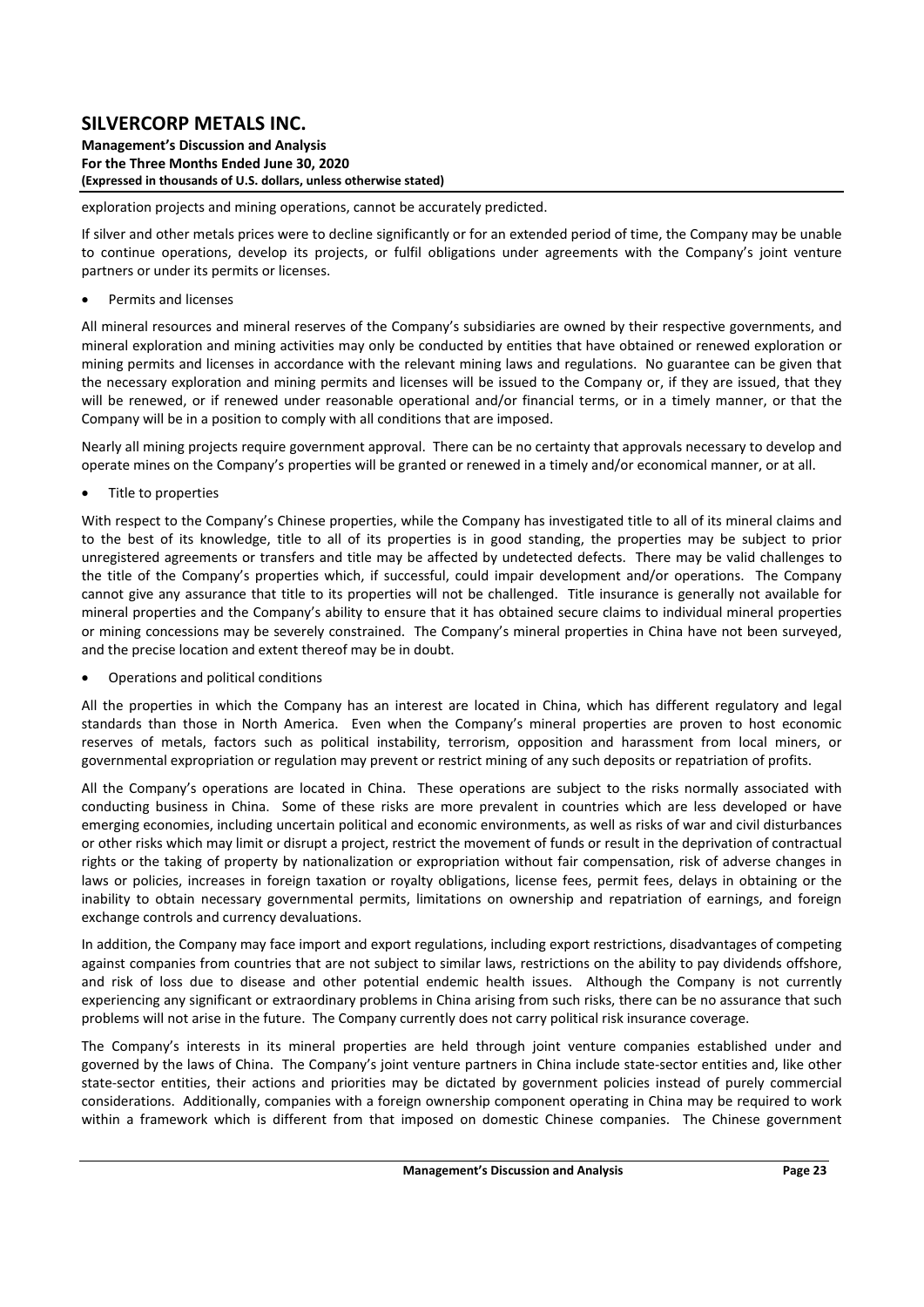#### **Management's Discussion and Analysis For the Three Months Ended June 30, 2020 (Expressed in thousands of U.S. dollars, unless otherwise stated)**

currently allows foreign investment in certain mining projects under central government guidelines. There can be no assurance that these guidelines will not change in the future.

Regulatory environment in China

The Company conducts its operations in China. The laws of China differ significantly from those of Canada and all such laws are subject to change. Mining is subject to potential risks and liabilities associated with pollution of the environment and disposal of waste products occurring as a result of mineral exploration and production.

Failure to comply with applicable laws and regulations may result in enforcement actions and may also include corrective measures requiring capital expenditures, installation of additional equipment or remedial actions. Parties engaged in mining operations may be required to compensate those suffering loss or damage by reason of mining activities and may have civil or criminal fines or penalties imposed for violations of applicable laws and regulations.

New laws and regulations, amendments to existing laws and regulations, administrative interpretation of existing laws and regulations, or more stringent enforcement of existing laws and regulations could have a material adverse impact on future cash flow, results of operations and the financial condition of the Company.

Environmental risks

The Company's activities are subject to extensive laws and regulations governing environmental protection and employee health and safety, including environmental laws and regulations in China. These laws address emissions into the air, discharges into water, management of waste, management of hazardous substances, protection of natural resources, antiquities and endangered species, and reclamation of lands disturbed by mining operations.

There are also laws and regulations prescribing reclamation activities on some mining properties. Environmental legislation in many countries, including China, is evolving and the trend has been toward stricter standards and enforcement, increased fines and penalties for non-compliance, more stringent environmental assessments of proposed projects and increasing responsibility for companies and their officers, directors and employees. Compliance with environmental laws and regulations may require significant capital outlays on behalf of the Company and may cause material changes or delays in the Company's intended activities. There can be no assurance that the Company has been or will be at all times in complete compliance with current and future environmental and health and safety laws and permits will not materially adversely affect the Company's business, results of operations or financial condition. It is possible that future changes in these laws or regulations could have a significant adverse impact on some portion of the Company's business, causing the Company to re‐evaluate those activities at that time. The Company's compliance with environmental laws and regulations entail uncertain cost.

Risks and hazards of mining operations

Mining is inherently dangerous and the Company's operations are subject to a number of risks and hazards including, without limitation:

- (i) environmental hazards;
- (ii) discharge of pollutants or hazardous chemicals;
- (iii) industrial accidents;
- (iv) failure of processing and mining equipment:
- (v) labour disputes;
- (vi) supply problems and delays;
- (vii) encountering unusual or unexpected geologic formations or other geological or grade problems;
- (viii)encountering unanticipated ground or water conditions;
- (ix) cave‐ins, pit wall failures, flooding, rock bursts and fire;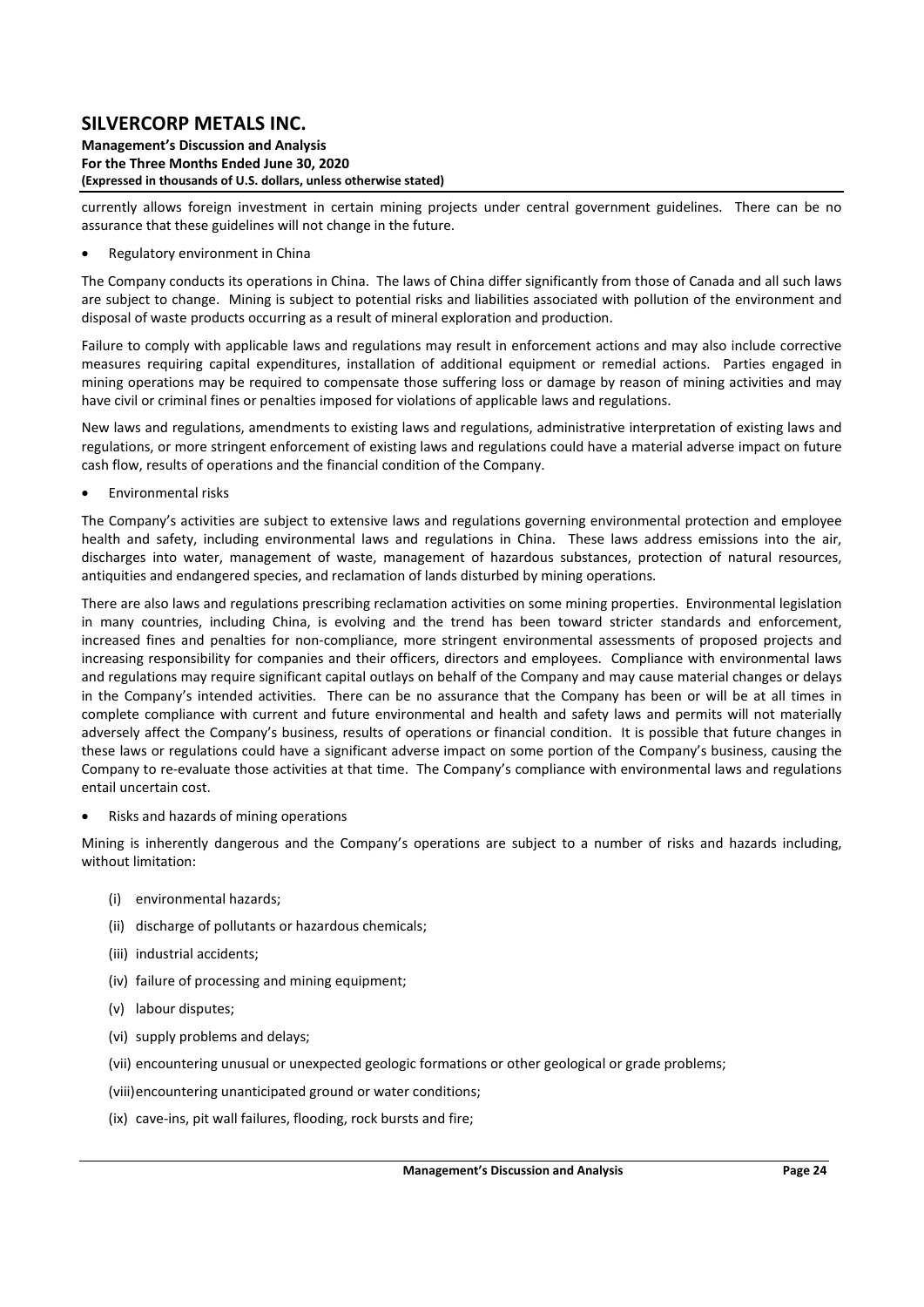**Management's Discussion and Analysis For the Three Months Ended June 30, 2020 (Expressed in thousands of U.S. dollars, unless otherwise stated)** 

- (x) periodic interruptions due to inclement or hazardous weather conditions;
- (xi) equipment breakdown;
- (xii) other unanticipated difficulties or interruptions in development, construction or production;
- (xiii) other acts of God or unfavourable operating conditions; and
- (xiv)health and safety risks associated with spread of COVID-19 pandemic, and any future emergence and spread of similar pathogens.

Such risks could result in damage to, or destruction of, mineral properties or processing facilities, personal injury or death, loss of key employees, environmental damage, delays in mining, monetary losses and possible legal liability. Satisfying such liabilities may be very costly and could have a material adverse effect on the Company's future cash flow, results of operations and financial condition.

Cybersecurity Risks

The Company is subject to cybersecurity risks including unauthorized access to privileged information, destroy data or disable, degrade or sabotage our systems, including through the introduction of computer viruses. Although we take steps to secure our configurations and manage our information system, including our computer systems, internet sites, emails and other telecommunications, and financial/geological data, there can be no assurance that measures we take to ensure the integrity of our systems will provide protection, especially because cyberattack techniques used change frequently or are not recognized until successful. The Company has not experienced any material cybersecurity incident in the past, but there can be no assurance that the Company would not experience in the future. If our systems are compromised, do not operate properly or are disable, we could suffer financial loss, disruption of business, loss of geology data which could affect our ability to conduct effective mine planning and accurate mineral resources estimates, loss of financial data which could affect our ability to provide accurate and timely financial reporting.

General Economic Conditions

General economic conditions may adversely affect our growth, profitability and ability to obtain financing. Events in global financial markets in the past several years have had a profound impact on the global economy. Many industries, including the silver and gold mining industry, have been and continue to be impacted by these market conditions. Some of the key impacts of the current financial market turmoil include contraction in credit markets resulting in a widening of credit risk, devaluations, high volatility in global equity, commodity, foreign exchange and precious metal markets and a lack of market confidence and liquidity. A continued or worsened slowdown in the financial markets or other economic conditions, including but not limited to, consumer spending, employment rates, business conditions, inflation, fuel and energy costs, consumer debt levels, lack of available credit, the state of the financial markets, interest rates and tax rates, may adversely affect our growth, profitability and ability to obtain financing. A number of issues related to economic conditions could have a material adverse effect on our business, financial condition and results of operations, including:

- (i) significant disruption to the global economic conditions caused by COVID‐19 as discussed above;
- (ii) contraction in credit markets could impact the cost and availability of financing and our overall liquidity;
- (iii) the volatility of silver, gold and other metal prices would impact our revenues, profits, losses and cash flow;
- (iv) recessionary pressures could adversely impact demand for our production;
- (v) volatile energy, commodity and consumables prices and currency exchange rates could impact our production costs; and
- (vi) the devaluation and volatility of global stock markets could impact the valuation of our equity and other securities.

#### **16. Disclosure Controls and Procedures**

#### **(a) Management's report on Internal Control over Financial Reporting**

Management of the Company is responsible for establishing and maintaining an adequate system of internal control over financial reporting, and used the *Internal Control – Integrated Framework (2013)* issued by the Committee of Sponsoring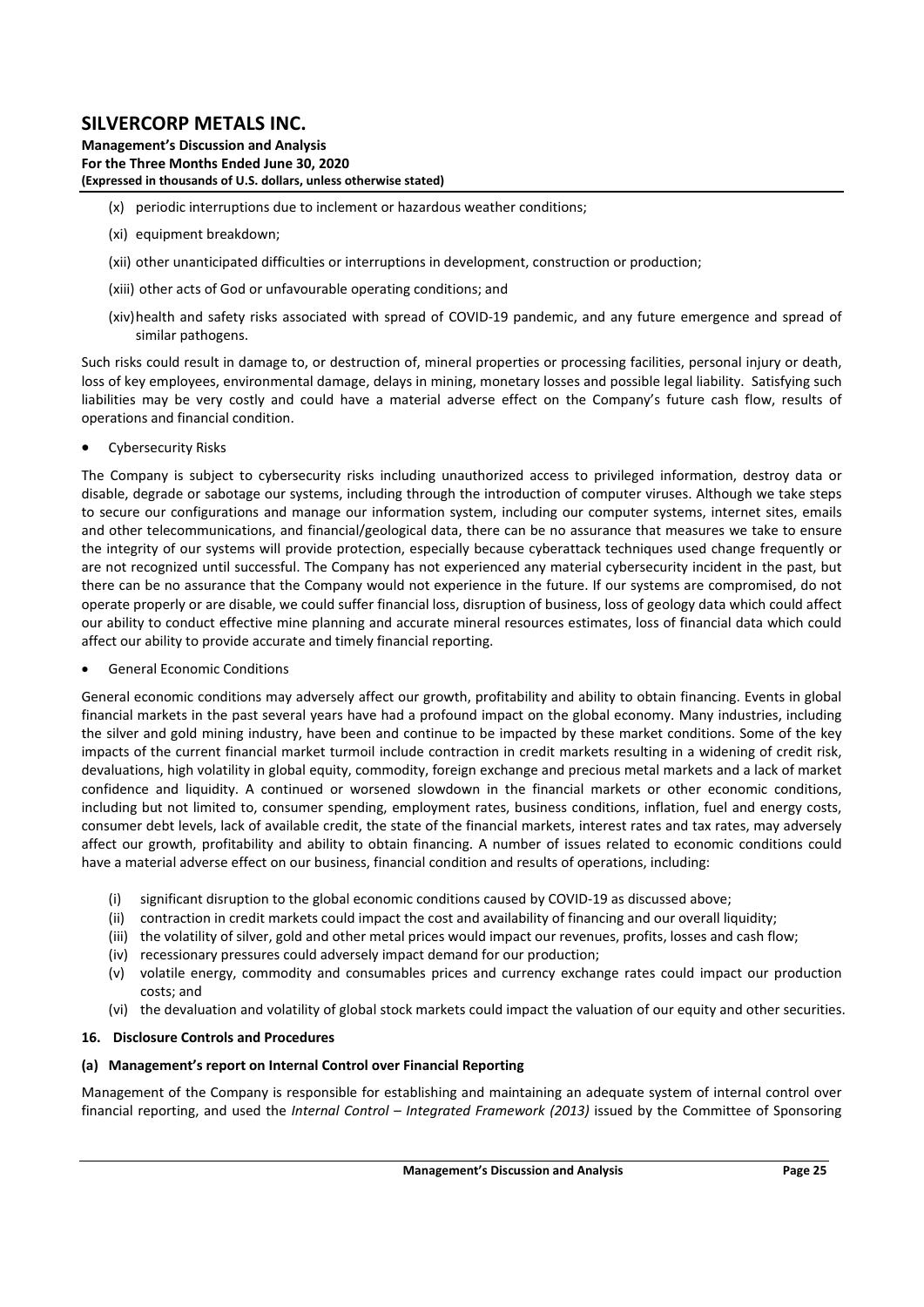**Management's Discussion and Analysis For the Three Months Ended June 30, 2020 (Expressed in thousands of U.S. dollars, unless otherwise stated)** 

Organizations of the Treadway Commission to evaluate, with the participation of the CEO and CFO, the effectiveness of internal controls. The Company's internal control over financial reporting includes:

- maintaining records that in reasonable detail accurately and fairly reflect our transactions and dispositions of the assets of the Company;
- providing reasonable assurance that transactions are recorded as necessary to permit of our consolidated financial statements in accordance with generally accepted accounting principles;
- providing reasonable assurance that receipts and expenditures are made in accordance with authorizations of management and the directors of the Company; and
- providing reasonable assurance that unauthorized acquisition, use or disposition of company assets that could have a material effect on the Company's consolidated financial statements would be prevented or detected on a timely basis.

Based on this evaluation, management concluded that the Company's internal control over financial reporting based on the criteria set forth in *Internal Control – Integrated Framework (2013)* was effective as of June 30, 2020 and provided a reasonable assurance of the reliability of the Company's financial reporting and preparation of the financial statements.

No matter how well a system of internal control over financial reporting is designed, any system has inherent limitations. Even systems determined to be effective can provide only reasonable assurance of the reliability of financial statement preparation and presentation. Also, controls may become inadequate in the future because of changes in conditions or deterioration in the degree of compliance with the Company's policies and procedures.

### **(b) Changes in Internal Control over Financial Reporting**

Although the Company migrated its Vancouver head office's accounting system database to cloud‐ in Q1 Fiscal 2021, there has been no change in the Company's internal control over financial reporting during the three months ended June 30, 2020 that has materially affected or is reasonably likely to materially affect the Company's internal control over financial reporting.

### **17. Directors and Officers**

As at the date of this MD&A, the Company's directors and officers are as follows:

| <b>Directors</b>                 | <b>Officers</b>                                     |
|----------------------------------|-----------------------------------------------------|
| Dr. Rui Feng, Director, Chairman | Dr. Rui Feng, Chief Executive Officer               |
| Yikang Liu, Director             | Derek Liu, Chief Financial Officer                  |
| Paul Simpson, Director           | Yong-Jae Kim, General Counsel & Corporate Secretary |
| David Kong, Director             | Lon Shaver, Vice President                          |

Marina A. Katusa, Director

Mr. Guoliang Ma, P.Geo., Manager of Exploration and Resources of the Company, is a Qualified Person for Silvercorp under NI 43‐101 and has reviewed and given consent to the technical information contained in this MD&A.

#### **Forward Looking Statements**

*Certain of the statements and information in this MD&A constitute "forward‐looking statements" within the meaning of the United States Private Securities Litigation Reform Act of 1995 and "forward‐looking information" within the meaning of applicable Canadian provincial securities laws. Any statements or information that express or involve discussions with respect to predictions, expectations, beliefs, plans, projections, objectives, assumptions or future events or performance (often, but not always, using words or phrases such as "expects", "is expected", "anticipates", "believes", "plans", "projects", "estimates", "assumes", "intends", "strategies", "targets", "goals", "forecasts", "objectives", "budgets", "schedules", "potential" or variations thereof or stating that certain actions, events or results "may", "could", "would", "might" or "will" be taken, occur or be achieved, or the negative of any of these terms and similar expressions) are not statements of historical fact and may be forward‐looking statements or information. Forward‐looking statements or information relate to, among other things:*